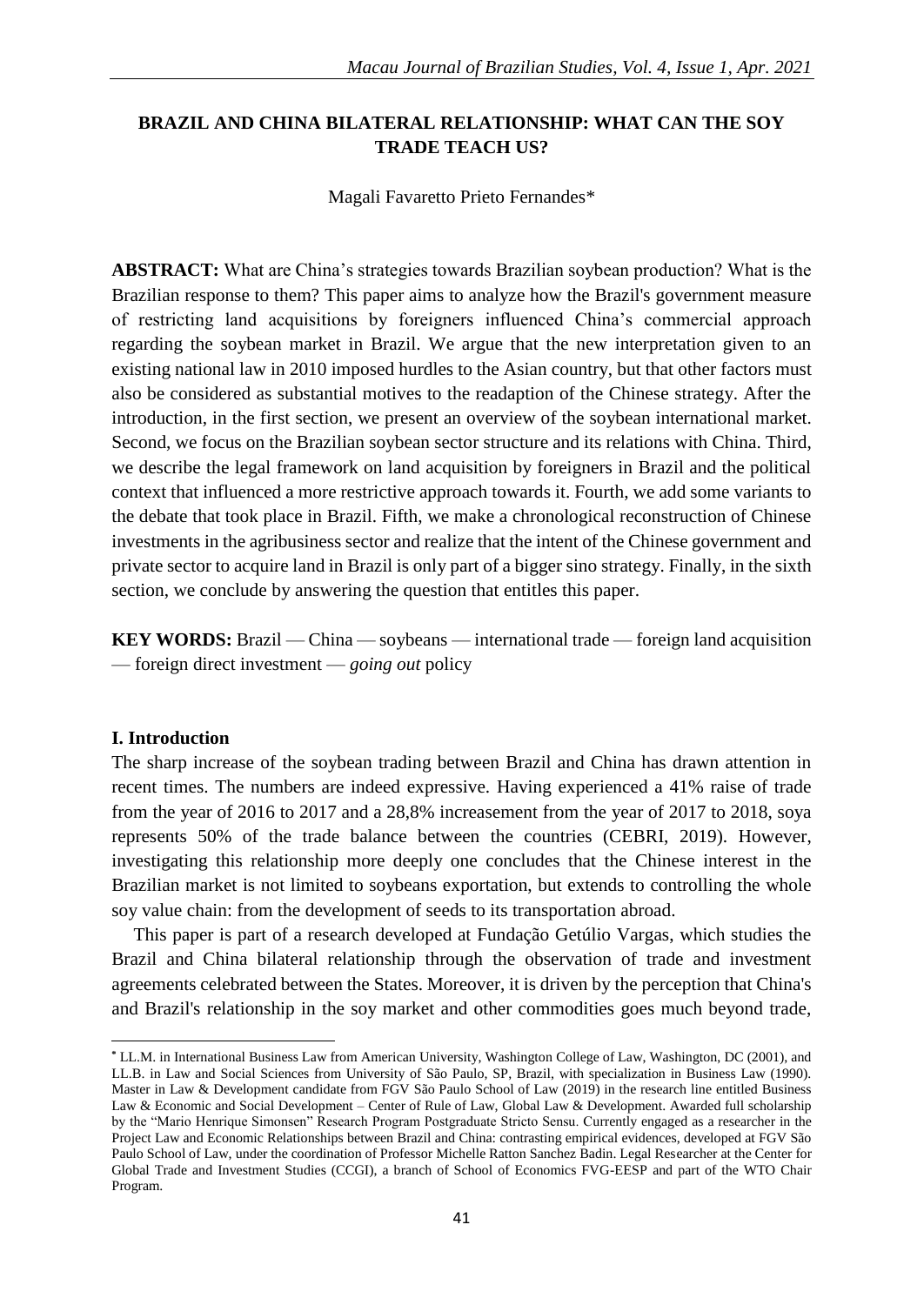encompassing not only changing patterns of Chinese investment in Brazil, but also relevant domestic legal aspects that may influence the recent outcomes. One of such legal aspects is the restrictions imposed by Brazilian laws in the purchase of land by foreigners, which has hardened during the period that China caught the public's attention due to purchases of lands in South-East Asia, Africa and Latin America – including Brazil, in what had been called the wave of *global land grabs –* right after the financial crisis in 2008.

At first glance - and especially in light of the discussions that took place in Brazil at the time – the scenario suggests that the restrictions imposed by the Brazilian government were an explanation for the shift of China's strategy from purchase of land to acquisition of assets and entrance in the internal commodity trading market, making direct transactions to its homeland. Further research, however, has shown that this Brazilian restrictive interpretation of national law is only a small part of a bigger picture that belongs to a Chinese policy implemented worldwide - called *going out*. In as much the national law is a variable that influences China's strategy, in order to understand the recent transformations in the soy market, one needs to go beyond, and contextualize Brazil-China trade and investments relationships in what is taking place worldwide. This paper is part of this effort. On one hand, we track how national regulation responded to China's moves towards Brazil, on the other hand, we inquire the meaning of Brazil's backlash considering the Chinese global strategy.

We develop this paper by, in the first section, presenting an overview of the soybean international market – its main producers and the direction of exports. Second, we focus on the global soybean industry and its effect in the Brazilian market structure. Third, we describe the legal framework on land acquisition by foreigners in Brazil, bringing also the controversy posed by the interpretation of the legislation in light of the Federal Constitution and the political context that influenced the new legal approach. Fourth, we add some other elements to the debate that took place in Brazil, such as the actions that currently characterize the Brazilian soybeans market and a Chinese policy that leads the country's activities worldwide. Fifth, we make a chronological reconstruction of Chinese investments in the agribusiness sector before and after the restrictive government interpretation of land-purchasing and realize that the intent of the Chinese government and private sector to acquire land in Brazil is only part of a a bigger strategy, related to China's intent to control the global soybean production in order to meet domestic demand. Finally, in the sixth section, we conclude by answering the question that entitles this paper.

#### **II. The soybean international market: main producers and direction of exports**

First of all, we aim to pinpoint some essential characteristics from the soybean business. Thus, in section 1 we briefly present the world market, by showing its greatest global players and the way they produce, consume and trade this good. In the section that follows, we further analyse this structure, however focusing on the Chinese behaviour in the Brazilian market and its changes through time.

Soybeans originated in Southeast Asia and were first domesticated by Chinese farmers. Nowadays, soybeans occupy the first position in the oilseeds *ranking*, both in production volume and in international trade. Soybeans are the main source of protein for animal feed and its oil is the second most consumed in the world, after palm oil (HIRAKURI; LAZZAROTTO,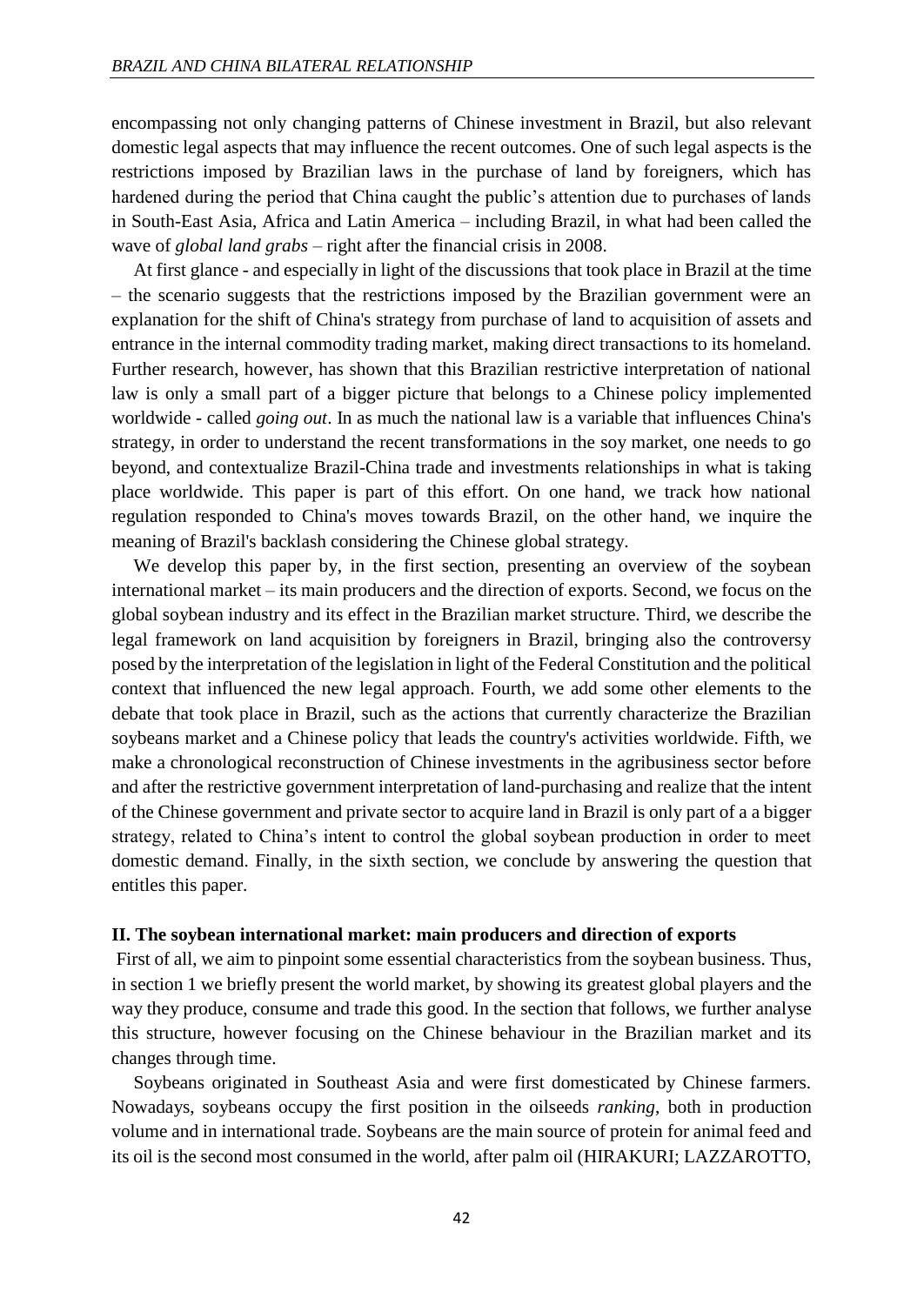2014). Among the oilseeds, soybeans represent 40.3% of the total production and 42.2% of what is traded internationally (LEMOS, GUIMARÃES, MAIA e AMARAL, 2017).

In the beginning of the XX Century, China produced around 90% of the world total soybeans (COLWELL, 2017). Today, as seen in Chart 1, the three largest soybean producers are located in the Americas and account for 82.4% of the total global production. The United States of America - US accounts for 34.4% of the total, followed by Brazil with 31.7% and Argentina with 16.3%. China, which ranks fourth in production, is the world's largest consumer of soybeans (101.100 thousand t), using almost double the volume consumed in the US (56.28 thousand t), which occupies the second position.

| <b>Countries</b> | Production<br>(1000 t) | Participation<br>$(\%)$ | <b>Annual</b><br>Growth<br>2011-2016<br>(%) | Consumption<br>(1000 t) | Participation<br>$(\%)$ |
|------------------|------------------------|-------------------------|---------------------------------------------|-------------------------|-------------------------|
| <b>US</b>        | 117.208                | 34,4                    | 7,8                                         | 56.287                  | 17                      |
| <b>Brazil</b>    | 108.000                | 31,7                    | 12,5                                        | 44.600                  | 13,4                    |
| <b>Argentina</b> | 55.500                 | 16,3                    | 7,7                                         | 49.750                  | 15                      |
| China            | 12.900                 | 3,8                     | 2,2                                         | 101.100                 | 30,5                    |
| India            | 11.500                 | 3,4                     | 0,7                                         | 10.304                  | 3,1                     |
| Paraguay         | 9.170                  |                         | 25,4                                        | 3.844                   | 1,2                     |
| <b>Others</b>    | 26.510                 | 7,8                     | 7,7                                         | 65.816                  | 19,8                    |
| <b>Total</b>     | 340.788                | 100                     | 8,3                                         | 331.701                 | 100                     |

**Chart 1 - Soybean Production and Consumption in 2016-2017 (1000 t)**

Source: Tabela 2 - Produção e consumo de soja em grão 2016-2017, em LEMOS, Mario Luiz Freitas; GUIMARÃES, Diego Duque, MAIA, Guilherme Baptista da Silva; AMARAL, Gisele Ferreira. Agregação de Valor na Cadeia da Soja. BNDES Setorial, Agroindústria, n. 46, 2017, p. 177. The chart was based on data collected on the USDA (2017).

However, the importance of soy is not restricted to grain production. It also involves the development of a complex that encompasses the processing of grain and its main derivatives (crude oil and soybean meal) and its use for other products - such as animal feed, edible oil and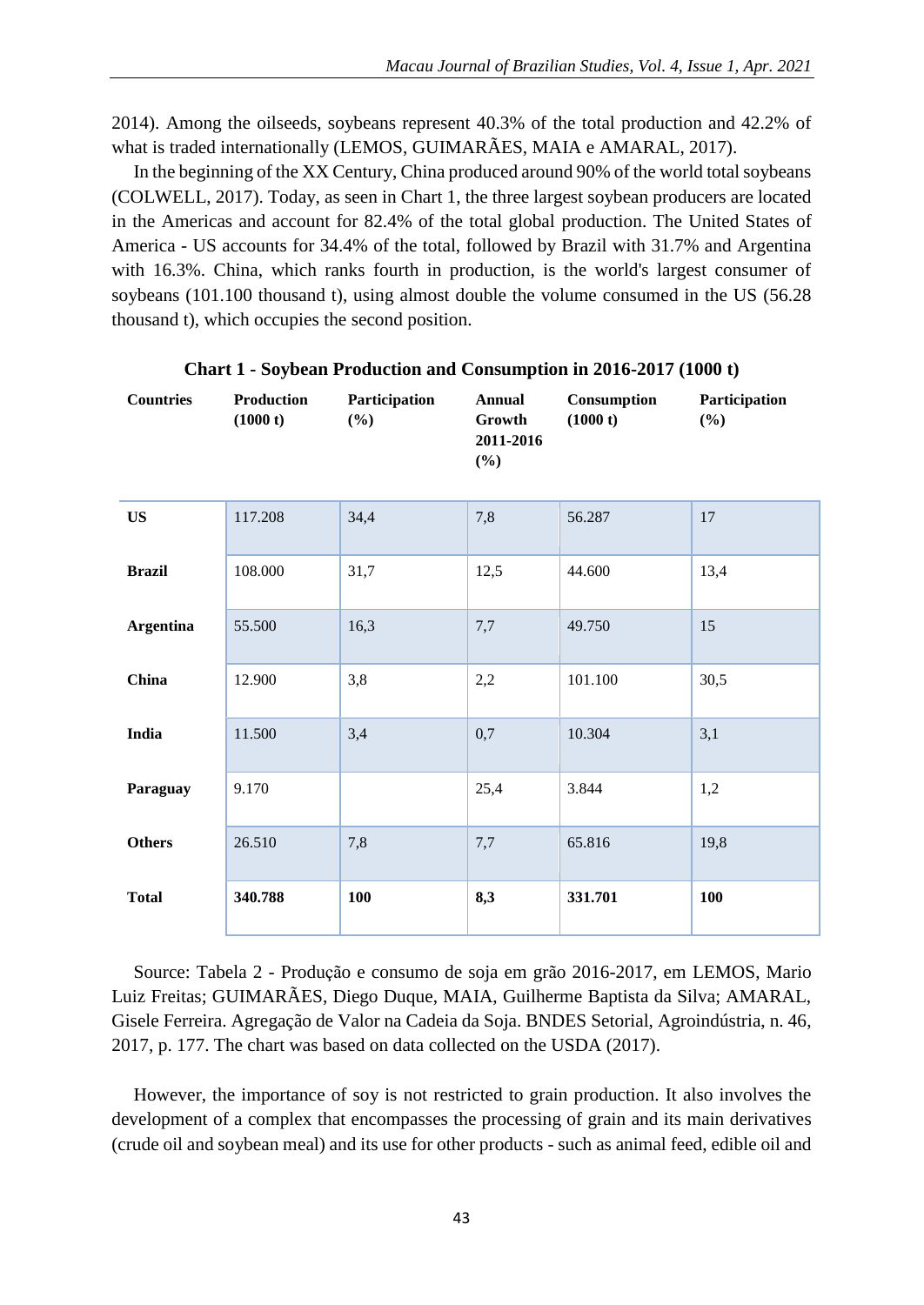fuel oil. The soybean, when crushed, is broken down into bran (or soybean meal) and oil, in a ratio close to 80/20 (HIRAKURI; LAZZAROTTO, 2014).

As shown in Chart 2, China is the largest producer of soybean meal, followed by the US, Argentina and Brazil. China consumes virtually all of its soybean meal production (97.3%) and exports only 2,8%. Brazil, the second largest soybean producer, is the fourth largest producer of soybean meal, standing behind Argentina.

| <b>Countries</b> | Production<br>(1000 t) | Participation<br>(%) | <b>Annual</b><br>Growth<br>2011-2016<br>(%) | Consumption<br>(1000 t) | Participation<br>(%) |
|------------------|------------------------|----------------------|---------------------------------------------|-------------------------|----------------------|
| China            | 68.508                 | 30                   | 8,4                                         | 66.638                  | 29,2                 |
| <b>US</b>        | 41.378                 | 18,1                 | 2,2                                         | 31.117                  | 13,6                 |
| <b>Argentina</b> | 34.780                 | 15,2                 | 4,9                                         | 2.786                   | 1,2                  |
| <b>Brazil</b>    | 31.720                 | 13,9                 | 1,5                                         | 16.750                  | 7,3                  |
| EU               | 11.613                 | 5,1                  | 3,9                                         | 31.542                  | 13,8                 |
| India            | 7.200                  | 3,2                  | 2,5                                         | 5.200                   | 2,3                  |
| <b>Others</b>    | 33.250                 | 14,5                 | 12,5                                        | 71.038                  | 31,6                 |
| <b>Total</b>     | 228.449                | 100                  | 5,2                                         | 225.071                 | 100                  |

**Chart 2 - Soybean Meal Production and Consumption in 2016-2017 (1000 t)**

Source: Tabela 6 - Produção e consumo de farelo de soja em 2016-2017, em LEMOS, Mario Luiz Freitas; GUIMARÃES, Diego Duque, MAIA, Guilherme Baptista da Silva; AMARAL, Gisele Ferreira. Agregação de Valor na Cadeia da Soja. BNDES Setorial, Agroindústria, n. 46, 2017, p. 180-181. The chart was based on data collected on the USDA (2017).

In the last five years, soybean meal production in Brazil has grown at a slower pace than grain production, which suggests that the country has prioritized the export of soybeans in grain rather than the production of soybean meal. As for the destination of production, Brazil consumes internally about half (52.8%) of its soybean meal. Chart 3 shows that Argentina leads the world export of soybean meal, with 47.4% of the total sold internationally, even if the country occupies the third position in production.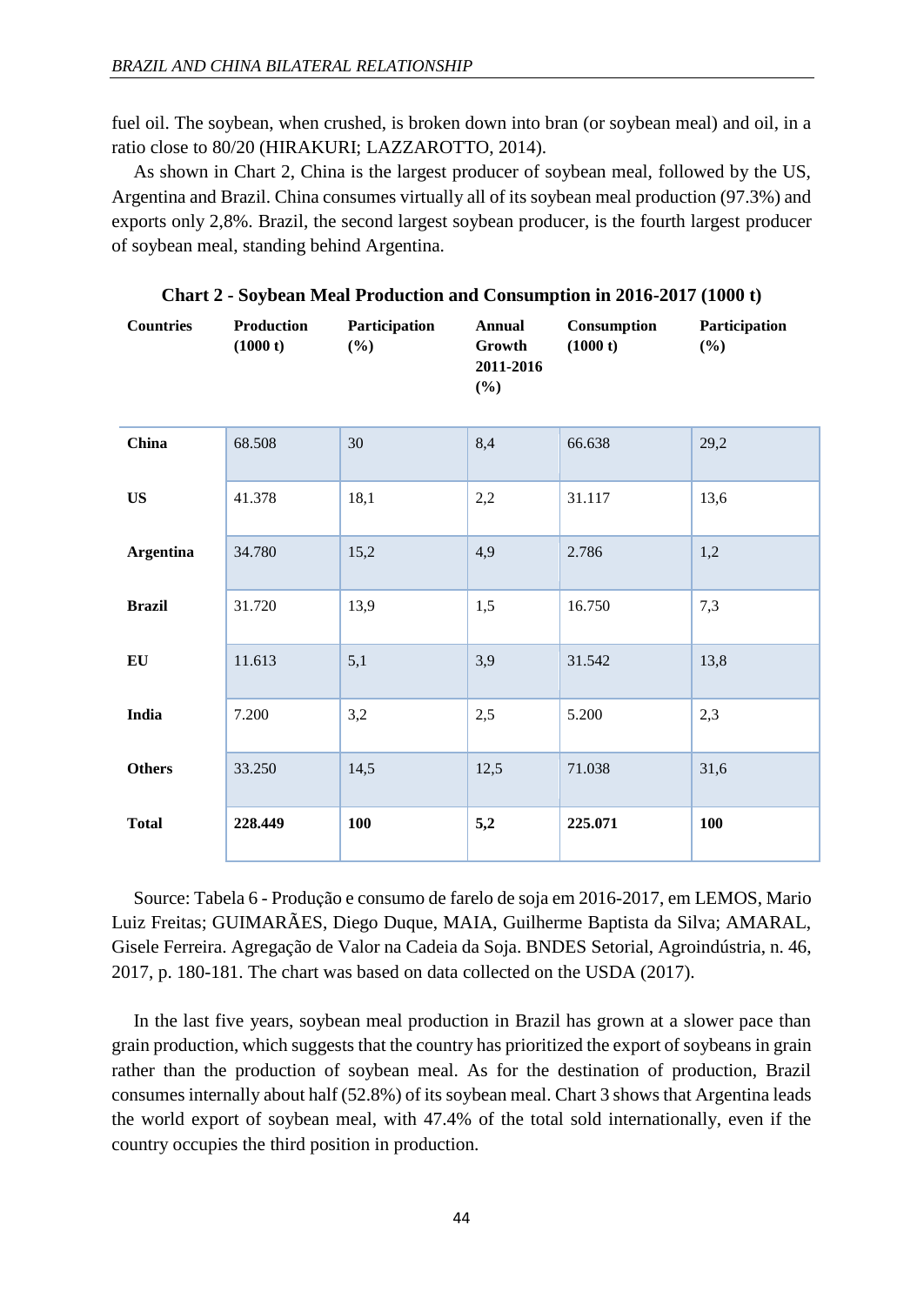**Export.** / **Annual** 

**Annual Growth** 

|                  |        | <b>Production</b> $(\%)$ | Global Export. 2011-2016 (%)<br>(%) |                |
|------------------|--------|--------------------------|-------------------------------------|----------------|
| <b>Argentina</b> | 32.400 | 93,2                     | 47,4                                | 4,9            |
| <b>Brazil</b>    | 15.200 | 47,9                     | 22,3                                | 0,7            |
| <b>US</b>        | 10.523 | 25,4                     | 15,4                                | 3,8            |
| Paraguay         | 2.710  | 90,8                     | $\overline{4}$                      | 83,6           |
| China            | 1.900  | 2,8                      | 2,8                                 | 19,3           |
| India            | 1.800  | 42,1                     | 2,6                                 | 12,6           |
| <b>Others</b>    | 3.753  | 9                        | 5,5                                 | $\overline{7}$ |
| <b>Total</b>     | 68.286 | <b>100</b>               | <b>100</b>                          | 3,3            |

**Countries Exportation (1000 t) Exportation/** 

Source: Tabela 7 - Exportações mundiais de farelo de soja 2016-2017, em LEMOS, Mario Luiz Freitas; GUIMARÃES, Diego Duque, MAIA, Guilherme Baptista da Silva; AMARAL, Gisele Ferreira. Agregação de Valor na Cadeia da Soja. BNDES Setorial, Agroindústria, n. 46, 2017, p. 182. The chart was based on data collected on the USDA (2017).

Like in the case of soybean meal, China is the world's largest oil producer, holding 28.5% of world production. Next comes the US with 18.8%, Argentina with 16.0%, and Brazil with 14.4%. Brazil consumes almost all the oil it produces (Chart 4).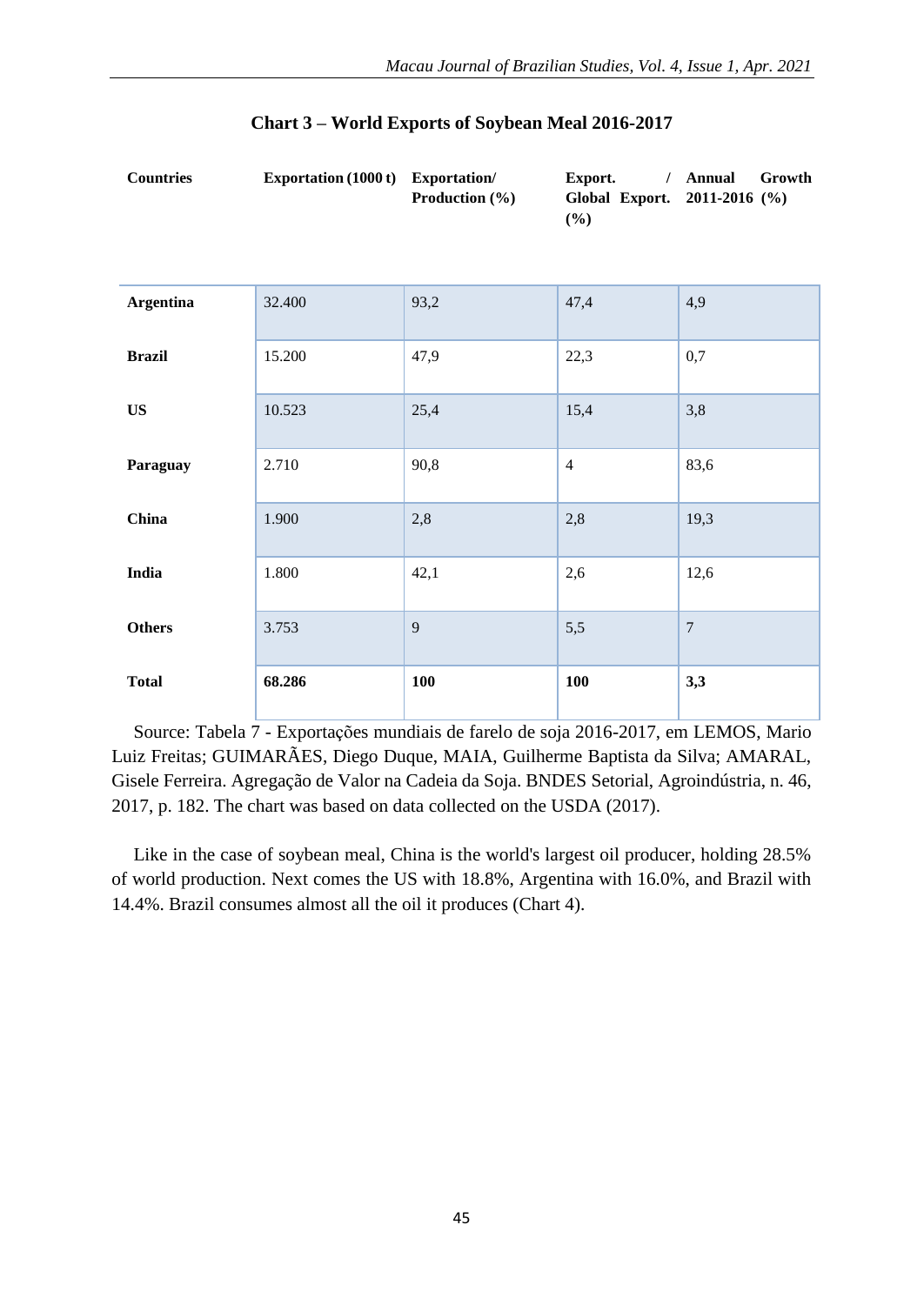| <b>Countries</b> | Production<br>(1000 t) | Participation<br>$(\%)$ | Annual Growth<br>2011-2016 (%) | Consumption<br>(1000 t) | Participation<br>$(\%)$ |
|------------------|------------------------|-------------------------|--------------------------------|-------------------------|-------------------------|
|                  |                        |                         |                                |                         |                         |
| China            | 15.501                 | 28,5                    | 8,4                            | 16.000                  | 29,7                    |
| <b>US</b>        | 10.233                 | 18,8                    | 2,9                            | 9.322                   | 17,3                    |
| <b>Argentina</b> | 8.725                  | 16                      | 5,5                            | 2.965                   | 5,5                     |
| <b>Brazil</b>    | 7.850                  | 14,4                    | 1,5                            | 6.420                   | 11,9                    |
| EU               | 2.793                  | 5,1                     | 3,9                            | 2.170                   | 0,7                     |
| India            | 1.620                  | 3                       | 2,5                            | 5.500                   | 10,2                    |
| <b>Others</b>    | 7.748                  | 14,2                    | 12,5                           | 11.493                  | 21,3                    |
| <b>Total</b>     | 54.470                 | 100                     | 5,4                            | 53.870                  | 100                     |

### **CHART 4 - Soybean Oil Production and Consumption in 2016-2017**

SOURCE: Tabela 9 - Produção e consumo de óleo de soja em 2016-2017, em LEMOS, Mario Luiz Freitas; GUIMARÃES, Diego Duque, MAIA, Guilherme Baptista da Silva; AMARAL, Gisele Ferreira. Agregação de Valor na Cadeia da Soja. **BNDES** Setorial, Agroindústria, n. 46, 2017, p. 183. The chart was based on data collected on the USDA (2017).

 In regard to the exports, Argentina leads one more time the list of exporters of soybean oil, with a share of 48.1% of world trade (see Chart 5). China imports soybeans to crush, and as can be observed for its relatively low exports of soybean meal and oil, to serve its domestic market. It should be noted that China encourages this crushing to occur internally by taxing the import of derivatives more heavily than soybeans (AGRONEWS, 2016). The US and Brazil, as well as large producers and exporters of soybeans, also export a significant part of their soybean meal production. As for soybean oil, the country's export only residual parts of its production, because of its biodiesel programs.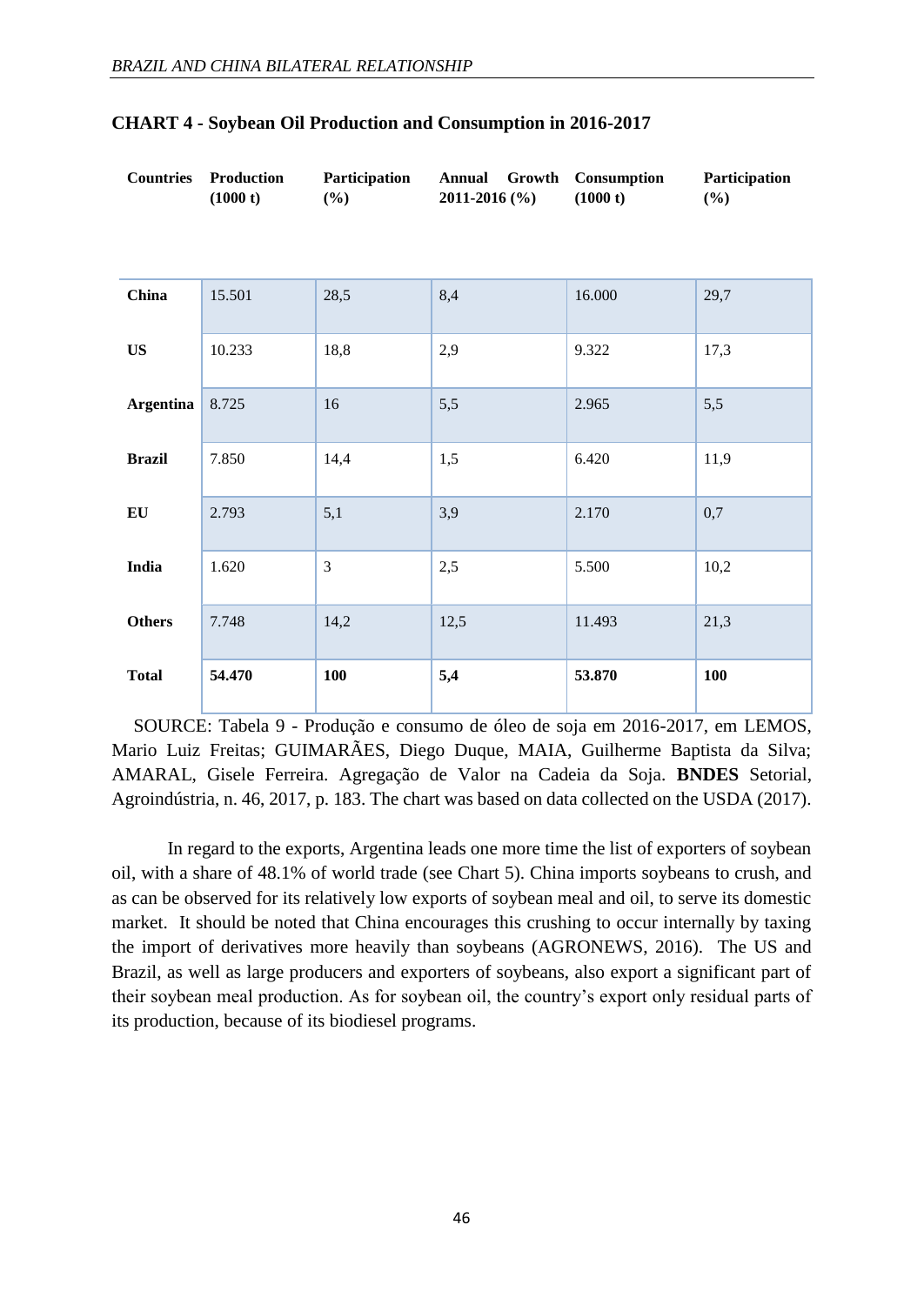| <b>Countries</b> | Production<br>(1000 t) | Participation<br>(%) | <b>Annual</b><br>Growth<br>2011-2016<br>(%) | Consumption<br>(1000 t) | Participation<br>$(\%)$ |
|------------------|------------------------|----------------------|---------------------------------------------|-------------------------|-------------------------|
| China            | 15.501                 | 28,5                 | 8,4                                         | 16.000                  | 29,7                    |
| <b>US</b>        | 10.233                 | 18,8                 | 2,9                                         | 9.322                   | 17,3                    |
| <b>Argentina</b> | 8.725                  | 16                   | 5,5                                         | 2.965                   | 5,5                     |
| <b>Brazil</b>    | 7.850                  | 14,4                 | 1,5                                         | 6.420                   | 11,9                    |
| EU               | 2.793                  | 5,1                  | 3,9                                         | 2.170                   | 0,7                     |
| India            | 1.620                  | $\overline{3}$       | 2,5                                         | 5.500                   | 10,2                    |
| <b>Others</b>    | 7.748                  | 14,2                 | 12,5                                        | 11.493                  | 21,3                    |
| <b>Total</b>     | 54.470                 | 100                  | 5,4                                         | 53.870                  | 100                     |

|  |  | <b>Chart 5 - Soybean Oil Production and Consumption in 2016-2017</b> |  |
|--|--|----------------------------------------------------------------------|--|
|  |  |                                                                      |  |

SOURCE: Tabela 10 - Exportações mundiais de óleo de soja 2016-2017, em LEMOS, Mario Luiz Freitas; GUIMARÃES, Diego Duque, MAIA, Guilherme Baptista da Silva; AMARAL, Gisele Ferreira. Agregação de Valor na Cadeia da Soja. **BNDES** Setorial, Agroindústria, n. 46, 2017, p. 184-185. The chart was based on data collected on the USDA (2017).

In order to sum up the data above, one can draw the following conclusions:

- i. The three largest soybean producers, United States, Brazil, and Argentina, are located in the Americas and account for 82.4% of total world production.
- ii. In relation to soybean meal and oil, China is the world's largest producer for both, followed by the US, Argentina and Brazil. However, China consumes virtually all of its soybean meal and oil production, exporting a small amount of both;
- iii. Brazil, although is the second largest soybean (grain) producer in the world, occupies the fourth place in the derivatives (soybean meal and oil), being behind Argentina, who leads both the exports of soybean meal and oil. Brazil consumes internally about half (52.8%) of the soybean meal it produces and almost all the oil it produces, mainly because of its biodiesel program.

The data suggest that, besides the patterns of production and consumption in each country, there are political and legal factors that influence directly these outcomes. In relation to China, the literature has pointed out that it encourages the crushing of soybeans to occur internally by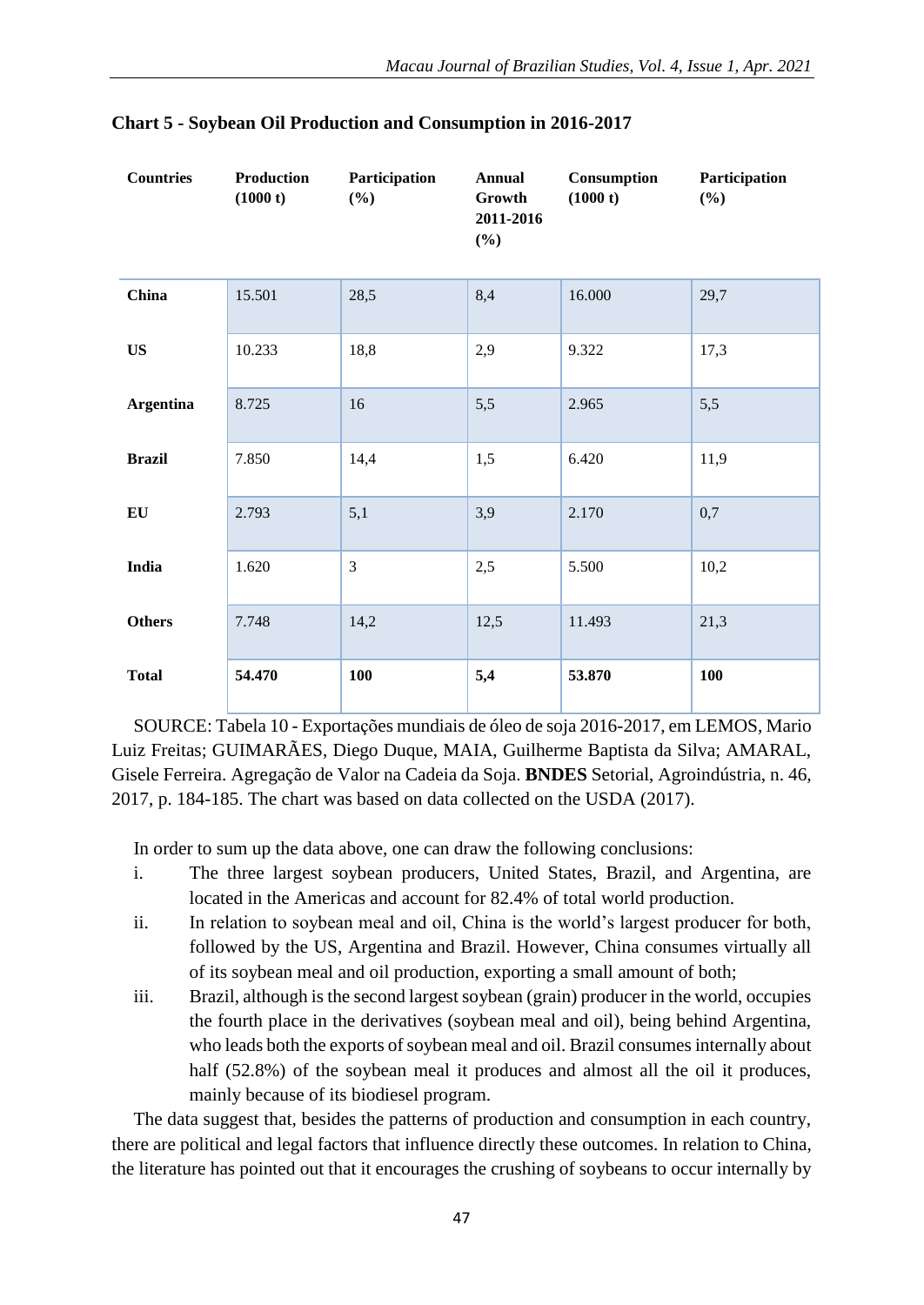taxing the import of derivatives more heavily than soybeans, in order to serve its huge domestic market.

Regarding Brazil, one reason to explain it being the largest main producer and exporter of grains and occupying only the fourth position in soybean meal and oil exports rank derives from a Brazilian law from the 90's called "*Lei Kandir*" (Law n. 87 of September 13, 1996). It exempted the Tax on the Circulation of Commodities (ICMS) in the export of raw materials and maintained the burden on processed products, increasing the competitiveness of the first and lowering it in the second. As a result, the profit margins of the crushing agroindustry in Brazil declined and global traders came in strongly, increasing their control over crushing operations to the detriment of Brazilian firms.

However, this structure of the Brazilian market has been changed in the last years, with the entrance of the Asian companies, especially the Chinese ones, by the acquisition of corporate assets in the agribusiness sector, with the primary objective of controlling stages and processes upstream and downstream of the value chains of the soy complex and other commodities.

This movement, besides the political and economic drivers, is also influenced by a legal component, as the obstacles imposed by Brazil in the purchasing of lands by Chinese businesses. This legal feature, if not the main driver, seems to have contributed to the shifting of the sino strategy, from the purchase of lands for direct cultivation to the acquisition of shares and control of important trading companies with large operations in Brazil. In the next section, we bring an overview of the soy industry in order to analyze how it affects the Brazilian market. After that, in the third section, we deeper the explanation of the legal aspect, describing the legal controversy timeline.

#### **II. The structure of the industry and its effects in the Brazilian soy market**

**.** 

The soybean industry has been historically dominated by the four big companies known by the acronym ABCD - ADM,<sup>1</sup> Bunge,<sup>2</sup> Cargill,<sup>3</sup> and Dreyfus<sup>4</sup> - who buy and sell grains and other commodities and undertake various activities, from finance to production, processing, transportation and distribution.

Since the 1990s, the increase in world consumption of animal protein and, consequently, of soybean meal has led to the expansion of these large grain corporations to countries such as Brazil, Argentina and China. In this scenario, ADM, Bunge, Cargill and Louis Dreyfus took over the world domination of soybean crushing (HIRAKURI; LAZZAROTTO, 2014).

<sup>1</sup> Archer Daniels Midland Company - ADM (http://www.adm.com/en-US/Pages/default.aspx) was founded in 1902 and is headquartered in Chicago, Illinois, USA. ADM is one of the world's largest agricultural producers. Operating processing and manufacturing facilities throughout the US and in more than 75 countries, the group earned \$ 62.3 billion in 2016. Today, ADM is one of the largest suppliers of agricultural processors and food ingredients, with over 32,000 employees serving customers in more than 160 countries.

<sup>2</sup> Bunge Food (http://www.bunge.com/) was founded in 1818 in Amsterdam, the Netherlands. In 1905, the company expanded to Brazil and, in 1918, to North America, the then largest agricultural market in the world. Today, based in New York, the company is present in more than forty countries, integrating agribusiness, food and bioenergy. The group has more than 35 thousand employees and, in 2016, obtained a turnover of US \$ 42.7 billion.

<sup>&</sup>lt;sup>3</sup> Cargill Agricultural (https://www.cargill.com/) was founded in 1865 in Iowa, and today is based in Minneapolis, Minnesota, USA. Cargill is present in 67 countries on five continents. The largest food group in the world, Cargill has about 135,000 employees and achILieved revenues of US \$ 107.2 billion in 2016.

<sup>4</sup> Louis Dreyfus Company - LDC (http://www.ldcom.com/global/en/) was founded in 1851. LDC operates in the commodities market in more than 100 countries on all continents, with business units in sugar, cotton, rice, coffee, fertilizers and inputs, grains, dairy, metals and juices. The group is also present in the transportation and finance segments.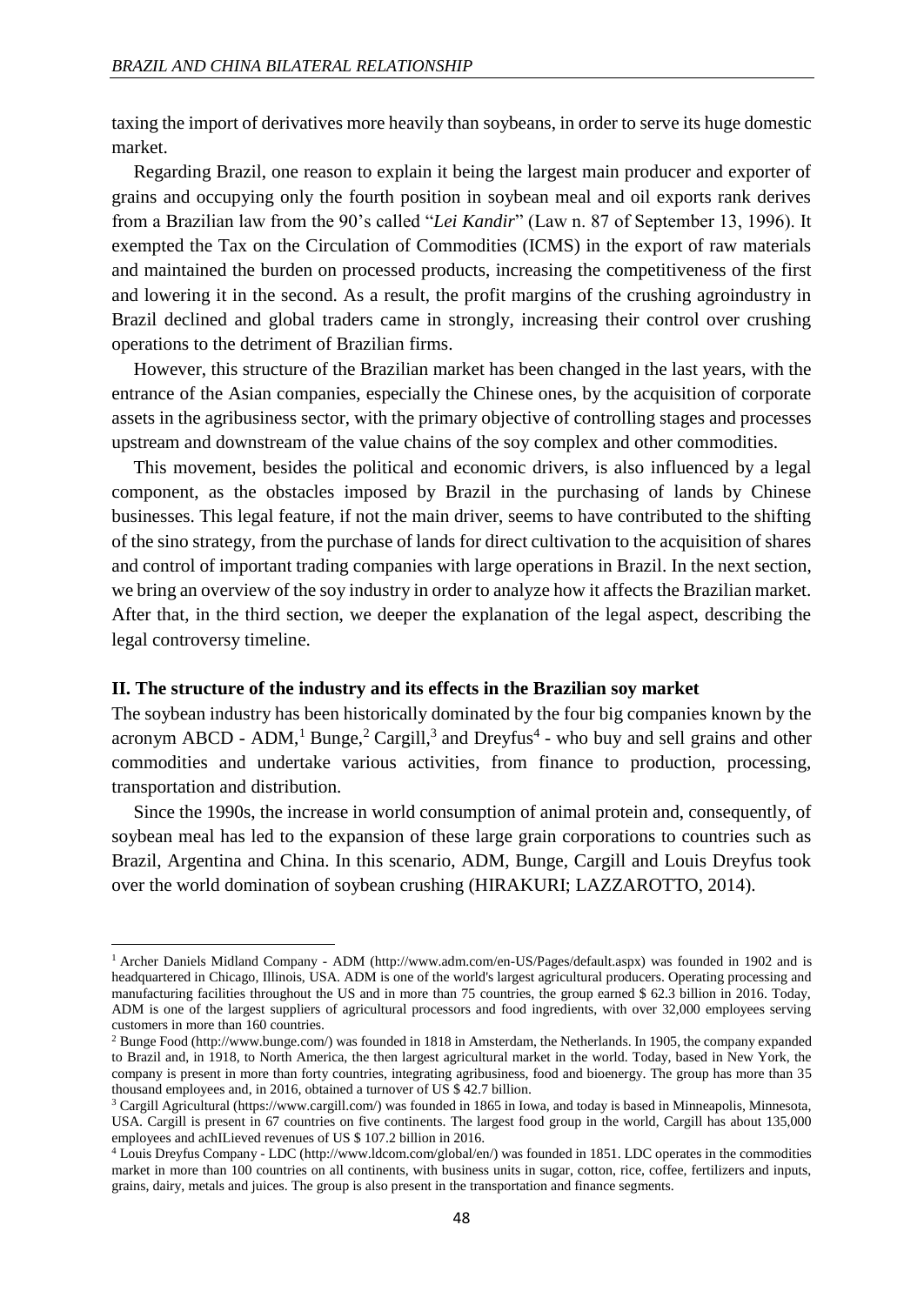Despite of the dominance of the market by the "Big Four", in Brazil and China certain local producers and groups could enter the dispute and obtain some share of the market. In the Brazilian case, the Amaggi Group, the Cooperativa Coamo Agroindustrial, Caramuru Alimentos and Granol have become non-majority participants in the segment. In the case of China and other eastern countries, however, the agribusiness economic groups, which until recently had a regional scope and basically operated the importation of grains and their derivatives, have taken a more aggressive stance in the commodities market, changing from the condition of consumers to relevant competitors in the sector.

This movement presented by Asian countries, specially China, follows the dynamics of the agricultural commodities trading market in recent years, with the competitive, vertical, horizontal and financial integration of value chains (CLAPP, 2015). As for the Brazilian market, those movements have been changing the structure of the market. By means of comparison, in 2003, ABCD companies bought roughly 57% of all grain cargos sold by Brazil, while direct purchases by Asian companies were only 9%. In 2013 an analysis of shipping data found that Asian trading houses, including China's state-owned COFCO, bought 45% of the country's soybean, corn and soybean meal exports, while the share purchased by the ABCD was 37%. In 2014, ABCD firms accounted for 46% of the grains exported by Brazil, compared to 36% of Asian companies. But in 2015 a sudden reversal occurred, when Asian trading, including China's COFCO, shipped 45% of the grains exported by Brazil, while ABCD companies had 37% (BONATO, 2016).

This shift has been followed by efforts of Asian traders to buy infrastructure, such as port terminals, to make their shipment more efficient and give them an edge in a business where margins are typically tight. China's footprint today is definitively growing through acquisition. The strategies used by China to enter in this powerful trading market and the relationship between Brazil and China in the soy trade relation demonstrate these recent changes in the industry of the soy complex.

Escher, Wilkinson and Pereira (2018) present - for didactic and analytical purposes and without intending to propose a rigid periodization or rupture in the historical process - this evolution of the internationalization of Chinese companies in FDI agribusiness through three phases:

- i. The first phase begins in the first half of the 2000s and runs through 2008. It is marked by the emergence of China as a global player in the commodities market. Although China is also a major producer of commodities (coal and oil, aluminum and steel, wheat, rice, corn and soybeans, etc.), its domestic production did not keep up with its demand. During this period, China's dependence on imports of food, energy, and agricultural and mineral raw materials became clear;
- ii. The second phase starts from the onset of the crisis of 2008, when the Chinese enterprises from the agribusiness sector have caught the public's attention, particularly with the purchase of large portions of land in countries in South-East Asia, Africa and Latin America, including Brazil. At that time there was extensive media coverage from NGOs and academic scholars discussing whether China would be establishing itself as a neocolonial power, as one of the main players in the wave of *global land grabs* that fires after the crisis. However, what careful studies with the evidence have so far shown is that despite the fears that "*China is taking over*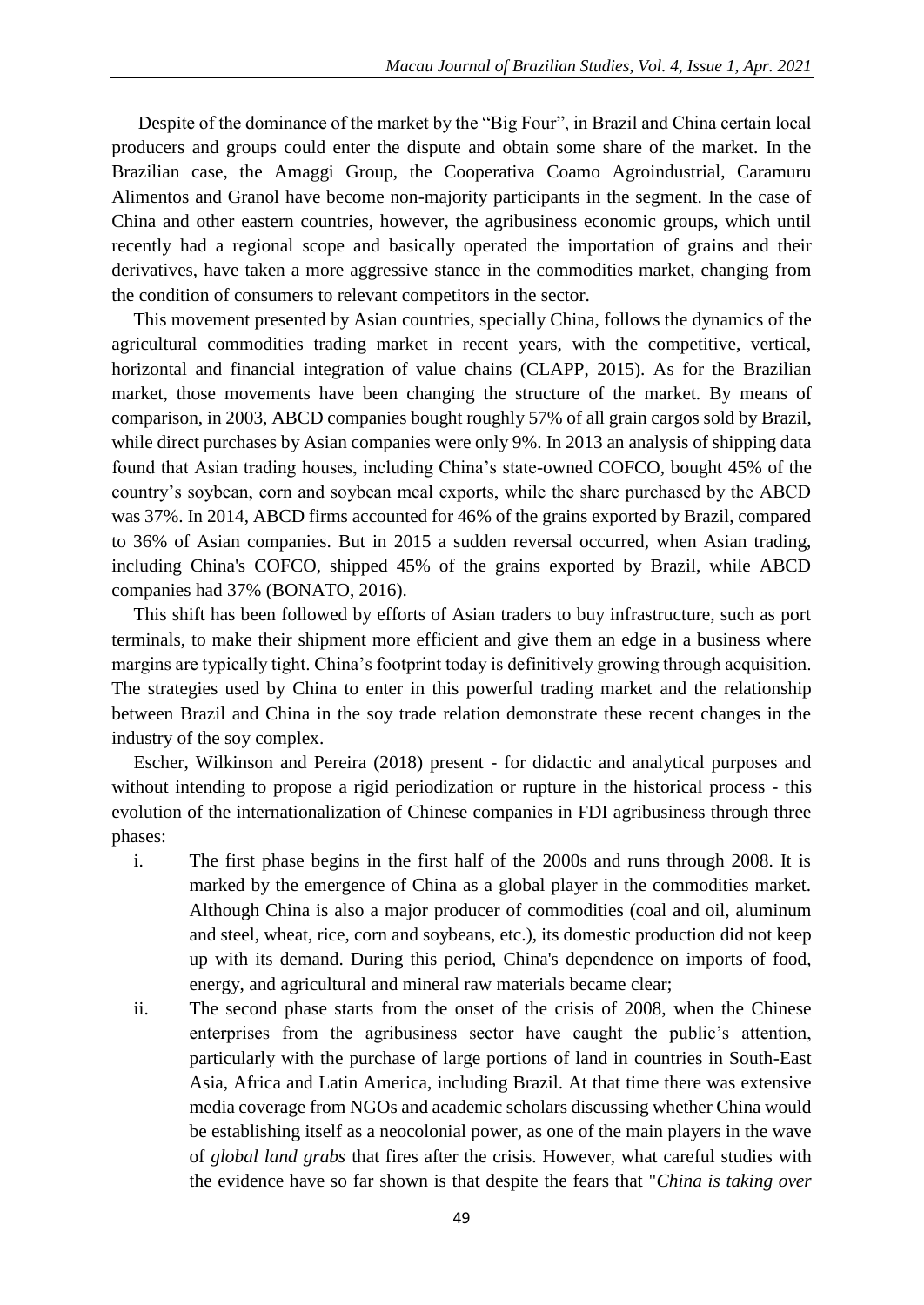*the world*", Chinese land investments are much smaller than those in other countries, such as those in the Gulf the Middle East or even Europe or the United States

iii. The third phase goes from 2012 to the present day, when the orientation of Chinese FDI's moves from the purchase of land for direct cultivation to the acquisition of assets of companies in the agribusiness sector, with the primary objective of controlling stages and processes upstream and downstream of the value chains of specific commodities in certain key regions, and even for the construction of logistics, transportation and storage infrastructures.

Departing from the big picture of soybean international market we enter in the discussion of how Brazilian legislation affected China's strategies in the sector. Therefore, we bring law controversy description.

### **IV. The Brazilian Regime on the Purchase of Land by Foreign Capital**

This section aims to describe the Brazilian legal framework on the purchase of land by foreign capital and how this may have contributed, among other drivers, to change China's first intention to acquire land in Brazil, a strategy that it abandoned when the Asian country realized that it was more strategic to work on the origination of all kinds of products for its food safety needs.

In order to do so, we start by presenting the main laws and regulation, setting the overall framework. Then, we present the controversy caused by the interpretation of these law in light of the Federal Constitution in 1988. Finally, we draw some inferences from the interpretation and opinions issued by the General Attorney's Office regarding land acquisition by foreigners.

# **A. Legal Framework**

1

The regulation of land acquisition by foreign capital has been established in the Brazilian national framework for a long time. Complementary Act (*Ato Complementar*) n. 45 of January 10, 1969 - which was later regulated by Decree-Law (*Decreto-Lei*) n. 494 of March 10, 1969 conditioned the acquisition of rural property in Brazil by foreign legal entity to an authorization granted by decree in a process instituted by the Ministry of Agriculture through the Brazilian Institute of Agrarian Reform (IBRA). It also required that the acquisitions should be linked to the company's statutory objectives.

Later on, Decree-Law n. 924 of October 10, 1969, flexibilized the governing regime by excluding from the provisions of Decree-Law No. 494 of March 10, 1969, the acquisitions of rural areas necessary for "*the execution of industrial enterprises considered of interest to the national economy,* " whose projects have been approved by the competent bodies.<sup>5</sup>

However, it was Law n. 5.709 of October 7, 1971 (Law n. 5709/91) that was responsible for setting forth the ruling for foreign real estate purchase in national territory. This legislation is in force until this date and regulates the acquisition of rural property by foreign resident in the country or foreign legal entity authorized to operate in Brazil.

Article 1, Paragraph 1o. of the law established that, in addition to the foreigner permanent resident in the country and the foreign legal entity authorized to operate in Brazil, "*the Brazilian legal entity whose majority capital belongs to foreign individuals or legal entities residing or* 

<sup>5</sup> In original Brazilian Portuguese "*em caso de interesse para a economia nacional*".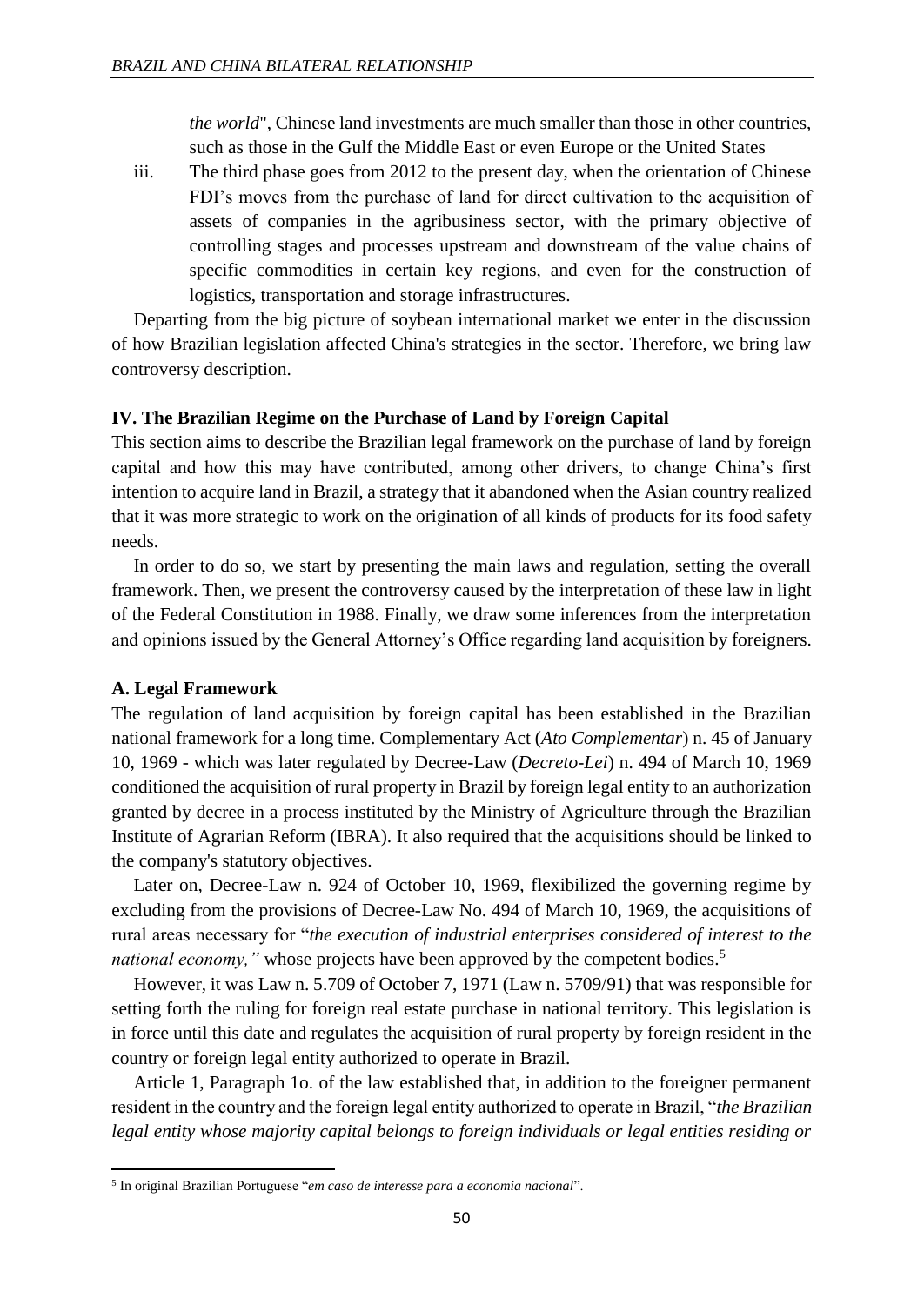*having their headquarters offshore"*, would also be subject to the exceptional regime of Law n. 5709/71. This provision, as will be seen, would be later impacted by the promulgation of the Federal Constitution in 1988.

Law n. 5.709/91 establishes the following restrictions on land acquisition by those entities (foreign residents, foreign legal entities and Brazilian legal entity as specified above):

1) The public record (*escritura pública*), must include a specific identity document, proof of residence in the national territory and, authorization from the competent body or prior consent of the Executive Secretary of the CRC (*Secretaria-Executiva do CDN*). In the case of a legal entity, the transcription of the act that granted authorization for the acquisition of the rural area and proof of its constitution and license to operate in Brazil (Articles 8 and 9).

2) The real estate registry offices (*cartórios de registro de imóveis*) shall keep a special registry of this kind of operation and, on a quarterly basis, forward such data to the Legal Department (*Corregedoria da Justiça*) of the respective state, to the Ministry Agriculture *- MAPA*) and, in the case of property located in areas indispensable to national security, also to the General Secretariat of the National Security Council (Articles 10 and 11).

3) The sum of the rural areas reserved for foreign persons cannot exceed 25% of the area of the municipalities where they are located, and in the case of foreigners of the same nationality, that limit is reduced to 10% (Article 12).

4) Prohibits the donation of land by the Union or states to foreign persons (Article 14)

5) The acquisition and leasing of land performed by foreign entities that present an infringement on national law shall be deemed null and void (Article 15).

In summary, Law n. 5.709/91 establishes that in the case of natural persons, land can only be acquired by Brazilians and foreigners permanently residing in the country and foreign companies are required to obtain an *operating permit in the country*. Moreover, the acquisition of rural property by foreign natural persons cannot exceed 50 modules of indefinite exploration and the area belonging to the foreigners – be they natural persons or legal entities - cannot exceed 25% of the area of the municipality where the property is located.

# **B. The controversy posed by the interpretation of the legislation in light of the Federal Constitution**

In 1988, the Federal Constitution, in its article 171, established the definition of "Brazilian company" (item I) and "Brazilian company of national capital" (item II), as follows:

Article 171 The following shall be considered:

I - a Brazilian company incorporated under Brazilian law and having its headquarters and administration in Brazil;

II - Brazilian company with national capital whose effective control is in permanent character under the direct or indirect ownership of natural persons domiciled and resident in the Country or of entities of internal public law, being understood by effective control of the company the ownership of the majority of its voting capital and the exercise, in fact and in law, of the decision-making power to manage its activities.<sup>6</sup>

<sup>6</sup> In original Brazilian Portuguese: *Artigo 171. São consideradas:*

*I – empresa brasileira a constituída sob as leis brasileiras e que tenha sua sede e administração no País;*

*II – empresa brasileira de capital nacional aquela cujo controle efetivo esteja em caráter permanente sob a titularidade direta ou indireta de pessoas físicas domiciliadas e residentes no País ou de entidades de direito público interno, entendendo-se por controle efetivo da empresa a titularidade da maioria de seu capital votante e o exercício, de fato e de direito, do poder decisório para gerir suas atividades.*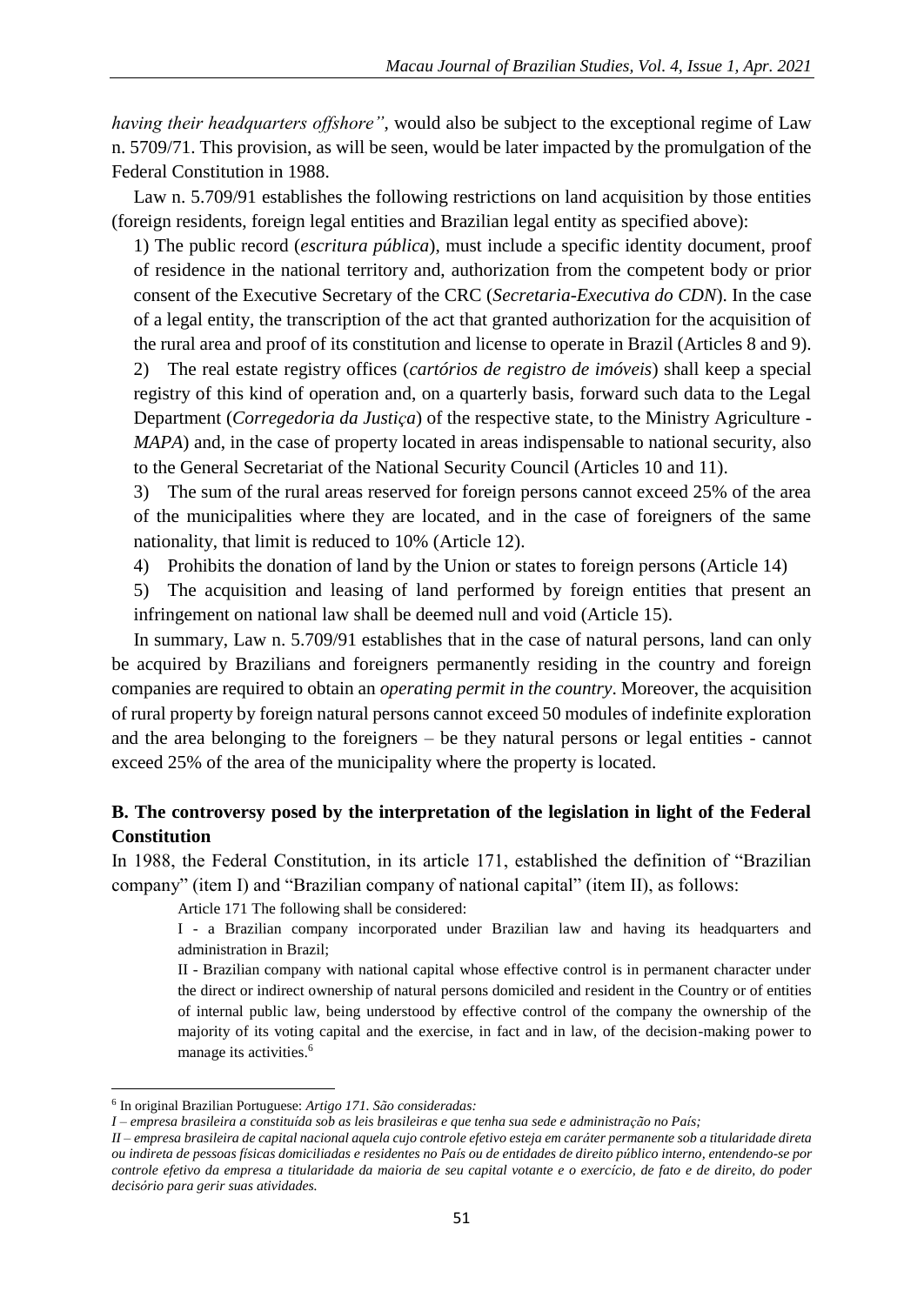In its subsequent provisions, this same Article 171 added to the regulation that governed Brazilian companies of national capital. On the one hand, it provided the possibility of granting them special temporary protection and benefits to develop strategic activities (paragraph 1, item I) and preferential treatment in the public procurement of goods and services (paragraph 2). On the other hand, it imposed further requirements on these companies regarding sectors considered essential to national technological development (paragraph 1, item I).<sup>7</sup>

The promulgation of Paragraphs 1 and 2 from Article 171 of the Federal Constitution could lead to the interpretation that they were exhaustive limitations to the scope of restrictions authorized to be imposed towards legal entities that met the requirements of item II of the constitutional article. In other words, Brazilian companies whose control was held by nonnationals (HAGE, PEIXOTO, VIEIRA FILHO, 2012, p. 18).

In light of this possible contradiction, the Ministry of Agriculture, Supply and Agrarian Reform (*Ministério da Agricultura, do Abastecimento e da Reforma Agrária* - MAARA) has questioned the reception of Article 1, Paragraph 1o. of Law n. 5709/71 by the new Federal Constitution.The response came from the General Attorney's Office through the Legal Opinion GQ-22, in 1994, in which it was considered that the legislation indeed infringed the constitutional provision. And that, consequently, Brazilian companies controlled by foreign legal entities should not be subject to the provisions – and restrictions – of Law 5709/71.

The interpretative controversy resurfaced when *Constitutional Amendment* - EC 6 revoked Article 171 of the Federal Constitution and the General Attorney's Office (*Advocacia Geral da União* – AGU) was asked to reassess its position. As a result, in 1998, AGU maintained it, based on the argument that the constitutional alteration provoked by EC 6 did not have the intention of restoring the existence of a legal norm.<sup>8</sup>

Thus, the outcome from both Legal Opinions was very similar and, in the words of Castro and Sauer (2017, p. 44), "*in practice the Opinion provided a legal basis for Brazilian controlled or not by foreigners, could acquire or lease land in Brazil*".<sup>9</sup>

However, in 2007, the AGU has initiated a new reexamination of the matter, overturning its understating by stating that Article 1, Paragraph 1o of Law 5.709/71 was received by the Federal Constitution in 1988.<sup>10</sup> It was approved by the President and published in the official means of communication (*Diário Oficial da União* - DOU), therefore, binding the Federal Administration, since August 23 of that year.

In practice, that means that "*the Brazilian legal entity in which any natural or legal foreign persons who have a majority of their capital stock and who reside or have their head office* 

-

<sup>7</sup> In original Brazilian Portuguese: *§ 1o A lei poderá, em relação à empresa brasileira de capital nacional:*

*I – conceder proteção e benefícios especiais temporários para desenvolver atividades consideradas estratégicas para a defesa nacional ou imprescindíveis ao desenvolvimento do País; II – estabelecer, sempre que considerar um setor imprescindível ao desenvolvimento tecnológico nacional, entre outras* 

*condições e requisitos:*

*a) a exigência de que o controle referido no inciso II do caput se estenda às atividades tecnológicas da empresa, assim entendido o exercício, de fato e de direito, do poder decisório para desenvolver ou absorver tecnologia; b) percentuais de participação, no capital, de pessoas físicas domiciliadas e residentes no País ou entidades de direito público interno.*

*<sup>§ 2</sup>o Na aquisição de bens e serviços, o Poder Público dará tratamento preferencial, nos termos da lei, à empresa brasileira de capital nacional.*

<sup>8</sup> Legal Opinion GQ-181.

<sup>9</sup> In the original Brazilian Portuguese: "*na prática o Parecer deu base jurídica para que pessoas jurídicas brasileiras controladas ou não por estrangeiros, pudessem adquirir ou arrendar terras no Brasil*".

<sup>10</sup> Legal Opinion LA-01.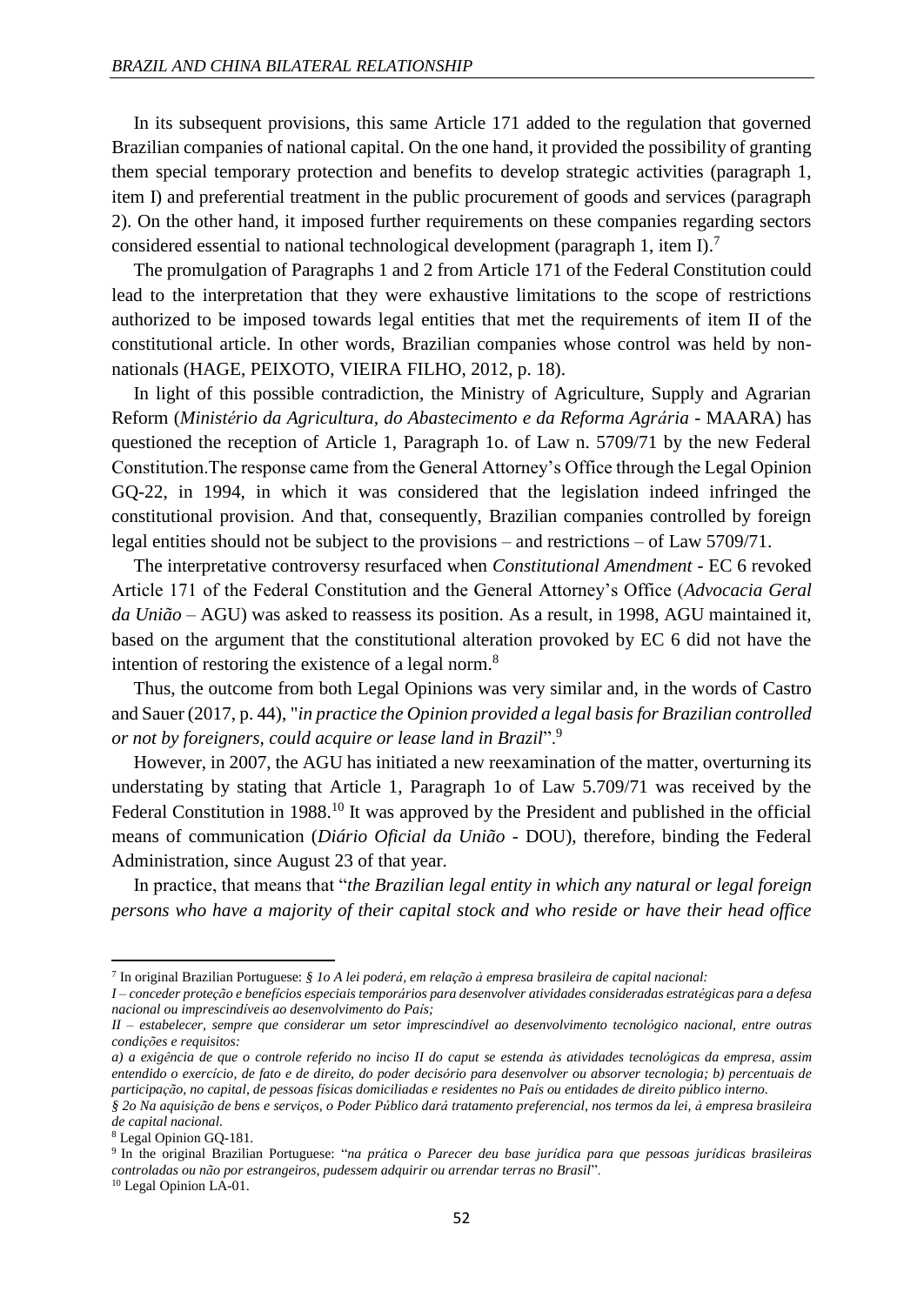*abroad participate in any capacity*" (Paragraph 1, Article 1, Law 5709/71) is treated the same as a foreign company and, consequently, is subject to the regime set forth in Law n. 5709/71 and to the restriction of the purchase of land in national territory.

#### **C. The context of the General Attorney's Office in resolving the issue**

It is worth to mention that Legal Opinions GQ-22 and GQ-181 from AGU, were articulated during the Fernando Henrique Cardoso Administration. His mandate, that took place between the years of 1994 and 2002 was characterized by the adoption of neoliberal measures, privatization processes and openness to private and non-national investment in Brazil. On the other hand, Legal Opinion LA-01, was construed during the presidency of Luis Inácio "Lula" da Silva, a more nationalist government that presented greater connections with social movements (OLIVEIRA, 2010, p. 18, 40).

Therefore, it can be inferred that the Legal Opinions institutionalized the objective pursued by the Administration in charge, be they of removing obstacles to the free movement of foreign capital in the country (PEREIRA, 2018, p. 169) or toughening its access to national land. However, they leave some doubts as to the effect of this measures.

It is also relevant that the 2007-2010 reexamination by the General Attorney's Office of the Legal Opinions was motivated by a series of events promoted by public bodies – such as the Chief of Staff Office (*Casa Civil*), Office of Institutional Security of the Presidency of the Republic (*Gabinete de Segurança Institucional da Presidência da República* - GSIPR), MAPA, the Ministry of Agrarian Development (*Ministério do Desenvolvimento Agrário* - MDA), INCRA and AGU. These aimed to find legal alternatives that would restrict the subjection of foreign capital to national land access, in order to guarantee the defense of national sovereignty (HAGE, PEIXOTO, VIEIRA FILHO, 2012, p. 18).

This behavior presented by the Brazilian Public Administration was not unique and was a response to the phenomena that has been called "*agroinflation"* (HAGE, PEIXOTO, VIEIRA FILHO, 2012, p. 7) and hatched governments' concerns over food security and their intentions of guaranteeing the nurture of its population offshore.

It is, as well, part of a moment when the world has experienced an increasement of the global interest in land acquisition – which the academic literature has identified as *land grabing* (REYDON, FERNANDES, 2012), (DEININGER, 2011), (SAUER, BORRAS JR, 2016) (ZOOMERS, 2010) (BARBANTI JR, 2017). This specific awareness has been fueled by different reasons, such as the strong economic growth experienced by emerging markets, the rise in international oil prices, the advance of biofuel production, the adverse climatic effects to production and low global food supplies, among others (PEREIRA, 2018, p. 163).

Therefore, it can be said that concerns mainly over food security and State sovereignty have instigated the public debate to question the ownership of lands by foreign companies – which has reflected in the government's position over this particular issue - despite the fact that external capital represent approximately only 3,04% of the total of Brazilian domains (Instituto Nacional de Colonização e Reforma Agrária - INCRA, 2017).<sup>11</sup>

<sup>&</sup>lt;sup>11</sup> Percentage obtained by Congresso em Foco, that has enforced the Law on Information Access and required that INCRA presented the quantity of land owned by foreign entities registered by the public authority, since it is mandatory, according to Law n. 5.868, of December, 12, 1972. INCRA has, ultimately answered the demand by presenting a relation that showed that 2.4 million hectares were owned by foreigners, being 502 thousand hectares in control of non-national companies. However,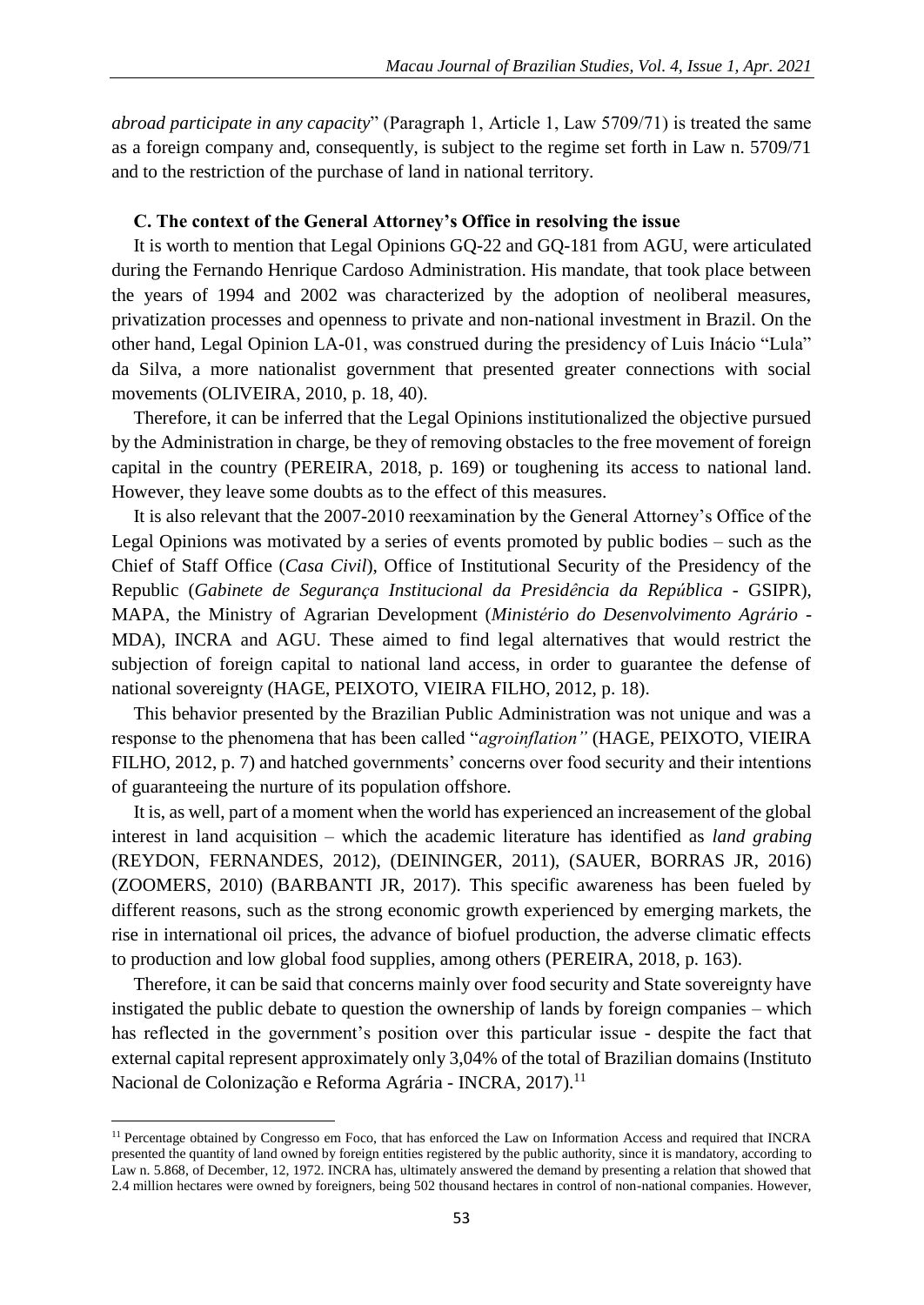# **III. The current outlook of the Brazilian soybeans market and the Chinese** *going out* **policy**

In order to the best understand how Brazil reacted to this apparent *land grabbing* fear and what consequences the Brazilian backlash – the restriction of foreign capital land acquisition – had in China strategies, we bring next (section 5) a historic description of the country's investments in Brazil before and after the new interpretation of the law in question.

However, before doing so, this section aims to contextualize this relationship built between the new interpretation of Law n. 5.709/71 and the change in sino activities in the Brazilian soybeans market. To do so, we cover the actions that currently characterize the sector and present a strategy that leads Chinese activities worldwide.

It is justified by the fact that the same kind of false alarm that seems to have rung in what concerns purchase of land by foreign companies within national territory, also echoes toward Chinese investments made in soybean production and commercialization. In this sense, national media and public opinion have shown some adamant treatment regarding these operations, which do not particularly illustrate the reality of China's success in conquering this complex commercial chain (OLIVEIRA, 2015, p. 22).

The largest Brazilian soybean trade partner today is China. In 2003, 54% of Brazil's soybean grain exports went to Europe and only 30% to China. However, by 2013 Europe's share fell to 12%, while China received astonishing 75% of Brazil's soybean shipped, with more than 95% in grains (OLIVEIRA, SCHNEIDER, 2016).

A vast literature has characterized the formation of the "*Brazil-China soybean-meat agroindustrial complex*" as a force to operate shifts in international agrifood relations, operated primarily from bilateral trade (WILKINSON, 2009; WILKINSON, WESZ, 2013, SCHNEIDER, 2014, OLIVEIRA, SCHNEIDER, 2016, ESCHER, SCHNEIDER, YE, 2015). However, in a paper published last year (2018) in a collection aimed at reflecting on the continuous understanding of Chinese global investments and their evolution in Brazil, Escher, Wilkinson and Pereira present a more recent perspective. Based on previous work (OLIVEIRA, 2015; WILKINSON, WESZ e LOPANE, 2015) and new data and statistics from Brazilian, Chinese and international sources and interviews, the authors argue that the relationship between Brazil and China regarding agribusiness and specially in relation to soybeans and its derivatives goes much beyond trade relations (ESCHER, WILKINSON, PEREIRA, 2018)

Indeed, as the very notion of "*Brazil-China soya-meat complex*" indicates, there is a mutual dependence between supply and demand of soybeans from both countries, however, with a better balance for China, which has more diversified supply sources than Brazil in demand. (WILKINSON and WESZ, 2013).

According to this perspective, the agribusiness systems in China and Brazil have been shaped and influenced by the overall restructuring of international agrifood relations. The first driver of such shifting would be the improvement of living standards in China, which intensified the demand for animal proteins (meat, milk and eggs), whose production systems are expressively dependent on soybean meal. For this reason, China has a great challenge to

Congresso em Foco claims that at least one million hectares currently owned by foreign persons are not counted in the official records. VAZ, Lucio. Governo ignora total de terras ocupadas por estrangeiros no país. Available at < https://congressoemfoco.uol.com.br/especial/noticias/governo-nao-sabe-o-volume-de-terras-ocupadas-por-estrangeiros-nopais/>. Acessed in Feb. 27 2019.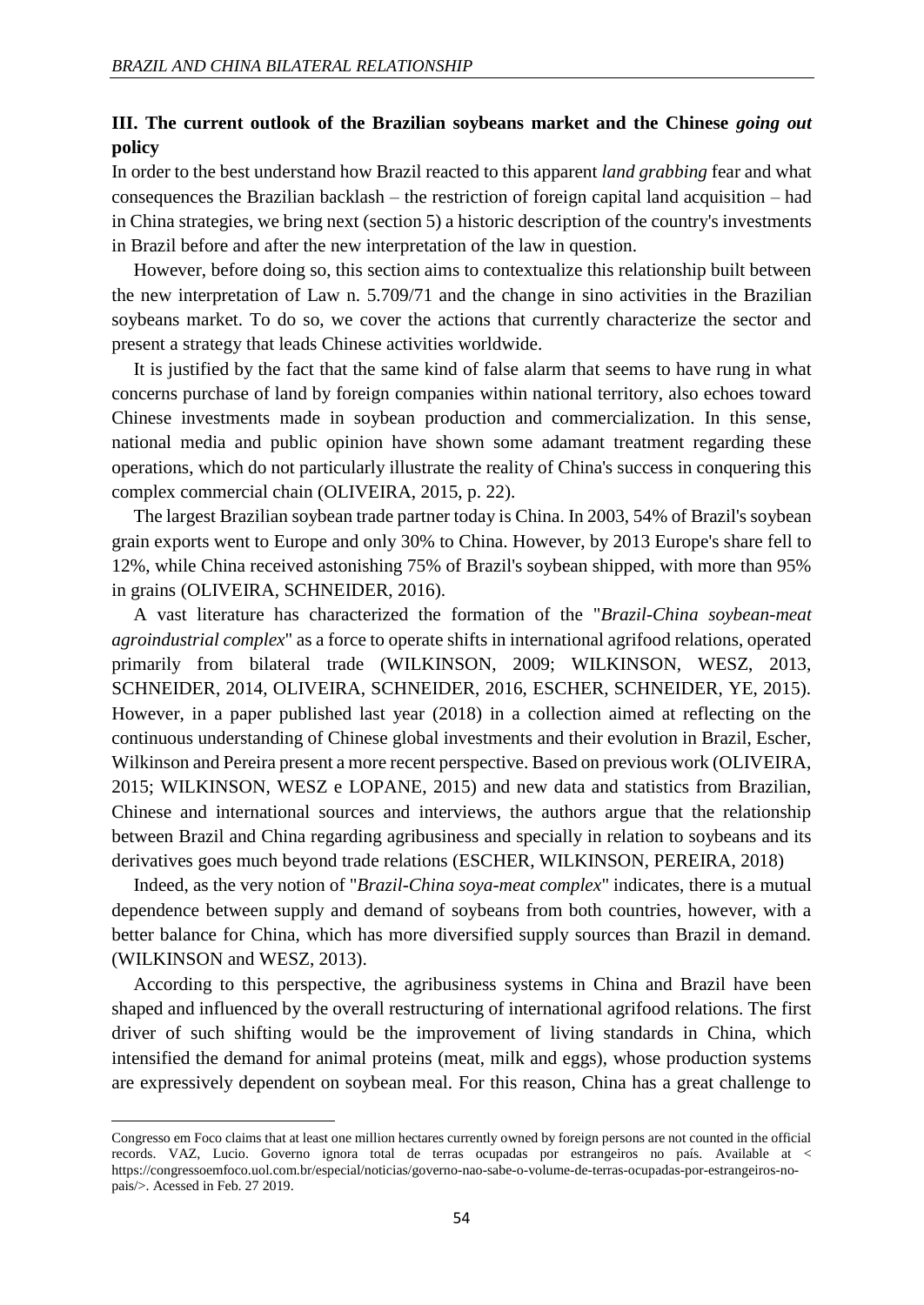guarantee access to the resources necessary for the food security of its population, no longer depending exclusively on the volatile spot markets controlled by large global traders to import grain.

Therefore, to cope with the growing dependency from the external supply of food and raw materials, China has made direct investment in the acquisition of assets and resources through the purchase of land, development of productive and technological capacities and construction of logistics, transportation and storage infrastructures. The strategy is to achieve greater control over the upstream and downstream stages and processes of value chains of certain commodities (including soybean) in certain key regions, like Brazil (ESCHER, WILKINSON, PEREIRA, 2018).

More than just import soybeans, China is *going out* with its companies and investing in agribusiness to ensure control over natural resources for the production and supply of food and agricultural raw materials. Even so, in the most recent period the trend is less the purchase of land and more and more the acquisition of companies with specific assets important to control different links of value chains. The choice for this *going out* policy can be linked to four causes: China's population growth, the migration of rural workers towards the cities, unfavorable natural conditions and increasing demand for raw materials (NAKATI et al., 2014).

Besides China's one-child policy, the growing population has been a continuous concern for the Chinese government, especially on how to guarantee food supply and achieve food security. In addition, since China's reform and open up there has been an increase in ratio of the urban population – 19.39% of the Chinese population had been living in urban areas in 1980, by 2018 it accounted for 57% (THE WORLD BANK, 2018), which resulted on a growing demand for food and other resources and a decrease in the rural labor force. Regarding the rural conditions, the country faces natural resources and climate challenges: it is not possible for it to increase its agricultural land due to geographical conditions and the already expanded agricultural frontier. Lastly, China continues to import large quantities of key commodities to maintain high growth rates.

Thus, it can be said that, the China *going out* policy is a response for the fact that the country needs more resources than it can produce. Lacking sufficient domestic reserves and facing extremely volatile commodity prices, Chinese have been investing in resource- rich countries like Brazil in order to secure stable, long-term supplies. Another driving factor is that China is expected to lose self-sufficiency in the provision of certain foodstuffs, including soybeans (CEBC, 2013, p. 40).

# **IV. The land acquisition legal issue: has indeed Brazil's restriction influenced the Chinese strategy?**

We have inquired the reasons behind China's current strategy to encourage its enterprises to invest overseas in order to put the dispute over land grabbing in Brazil into context. Especially, because, according to Oliveira (2017, p. 9), "*Although the Chinese Government's policy of "going out" was launched in 2001 and agricultural investments were an integral part of this government strategy from the get-go, the 'China as land grabber' discourse only gained prominence with the signing of a MoU in January 2007 for leasing at least 1.4 million acres in the Philippines right*".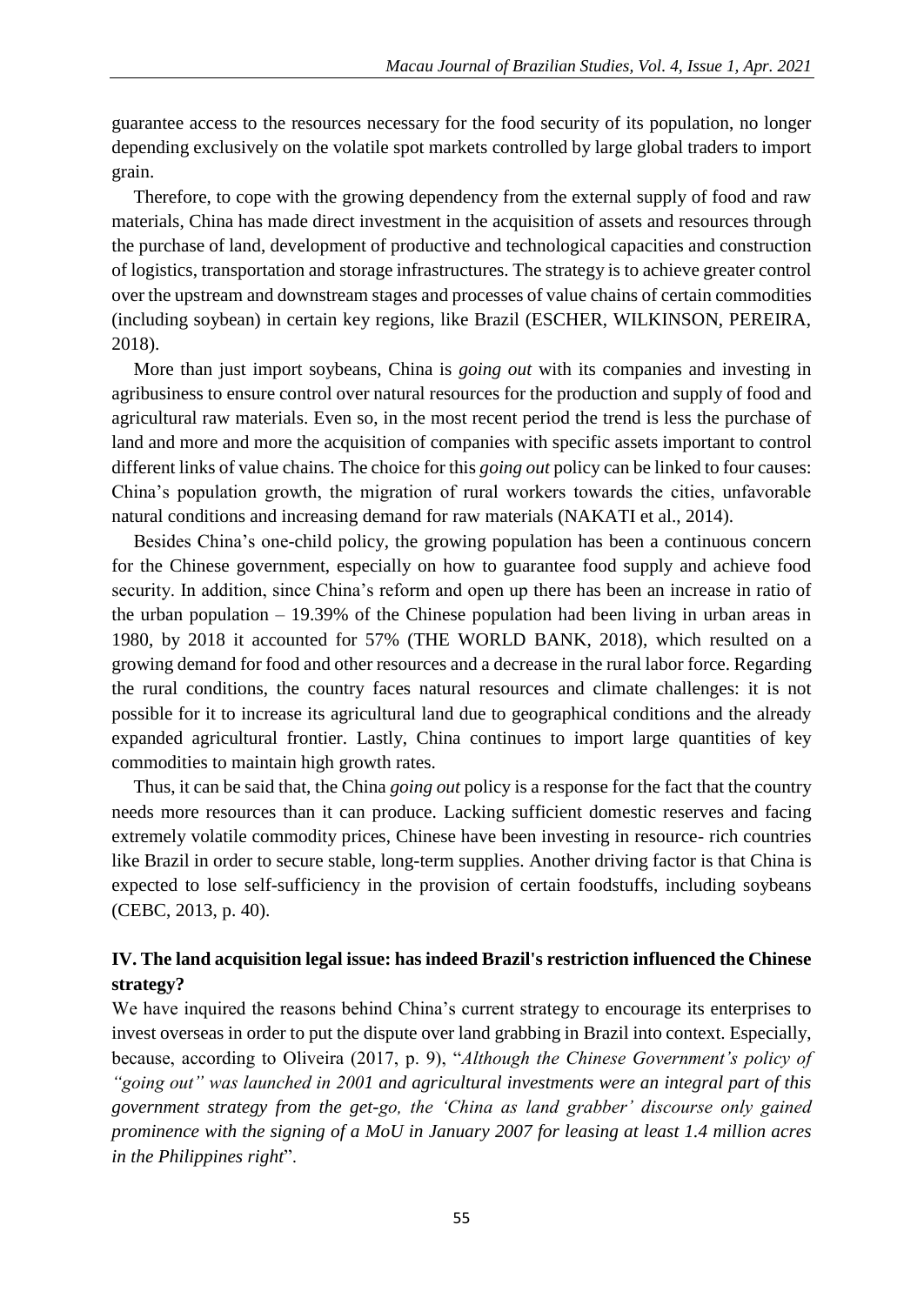In this section, we argue that the intent of the Chinese government and companies to purchase land in the agribusiness sector was part of a bigger strategy, which concerns China's intent to control the global soybean production in order to meet domestic demand. Since this control wasn't possible through land acquisition, China readapted its approach, therefore aiming at the control of different processes of the value chain (ESCHER, WILKINSON, PEREIRA, 2018, p. 195). To sustain our argument, we make an empirical reconstruction of Chinese investments in the agribusiness sector before and after the government interpretation of land-purchasing legislation limiting the amount of land foreigners can buy. We recognize causal inferences are hard to make, but our main goal is to bring up the discussion about the Chinese control of the Brazilian agribusiness production, and that this control can be achieved through other means than land acquisition.

Analyzing the *going out policy* towards Brazil it is possible to distinguish four phases of the Chinese investment, each with specific characteristics (CEBC, 2017, p. 7). During 2007-2009 there was already a significance trade flow between Brazil and China. In 2009, China became Brazil's number one trading partner, comprising 13.2% of Brazil total trade flows, surpassing the United States at 12.5%.<sup>12</sup> However, investments were still very limited in quantity and value – a total of only seven announced projects close to US\$ 600 million. In general, investments were sparse and carried by a small number of companies (CEBC, 2013, p. 36-39).

The first investment phase started in 2010, when 21 Chinese investment projects were announced (CEBC, 2013, p. 37). The early strong trade relationship between the two countries had taken a new dimension – bringing significant and sustained flows of Chinese investment into Brazil. The second investment phase took place between 2011-2013, when the industrial flow was mainly directed to the industrial sector, with an eye on the Brazilian domestic market. The third phase happened in 2013 with the establishment of banks. From 2015 on started the current phase, which is marked by a strong investment in infrastructure, production and transmission of electricity, and also relevant investments in the agribusiness sector (CEBC, 2017, p.  $7 - 9$ ).

In 2010, the agribusiness sector represented 20% of the total of reported Chinese investment. Initially, China prioritized investment in activities directly linked to commodities, which accounts for the largest share of Brazil's export to the Asian country. According to a Report by the China-Brazil Business Council, in 2010, data show that the agribusiness, energy and mining sectors were given absolute priority in terms of Chinese investments. It was clear that China was targeting Brazil as part of its international strategy to assure supply for natural resources.

There are two kinds of investment that contribute to this aim. First the Chinese takeover of control, be it total or partial, of Brazilian companies that exploit natural resources. Second, investments aiming the strengthening of the Brazilian exporting complex by improving infrastructure and making it more efficient (CEBC, 2011, P. 25). Also, both investment in agribusiness companies and in the infrastructure sector are part of a same strategy seen already in the first phase of the Chinese investments.

<sup>&</sup>lt;sup>12</sup> In addition, Brazil gained ground among China's largest trading partners, moving from 15<sup>th</sup> in 2009 to 10<sup>th</sup> in 2011. A strong trading relationship between the two countries is an important leading indicator of future foreign direct investment. Given the intensification of Sino-Brazilian trade flows in the last decade, the subsequent increase in foreign direct investment was to be expected (CEBC, 2013, p. 39).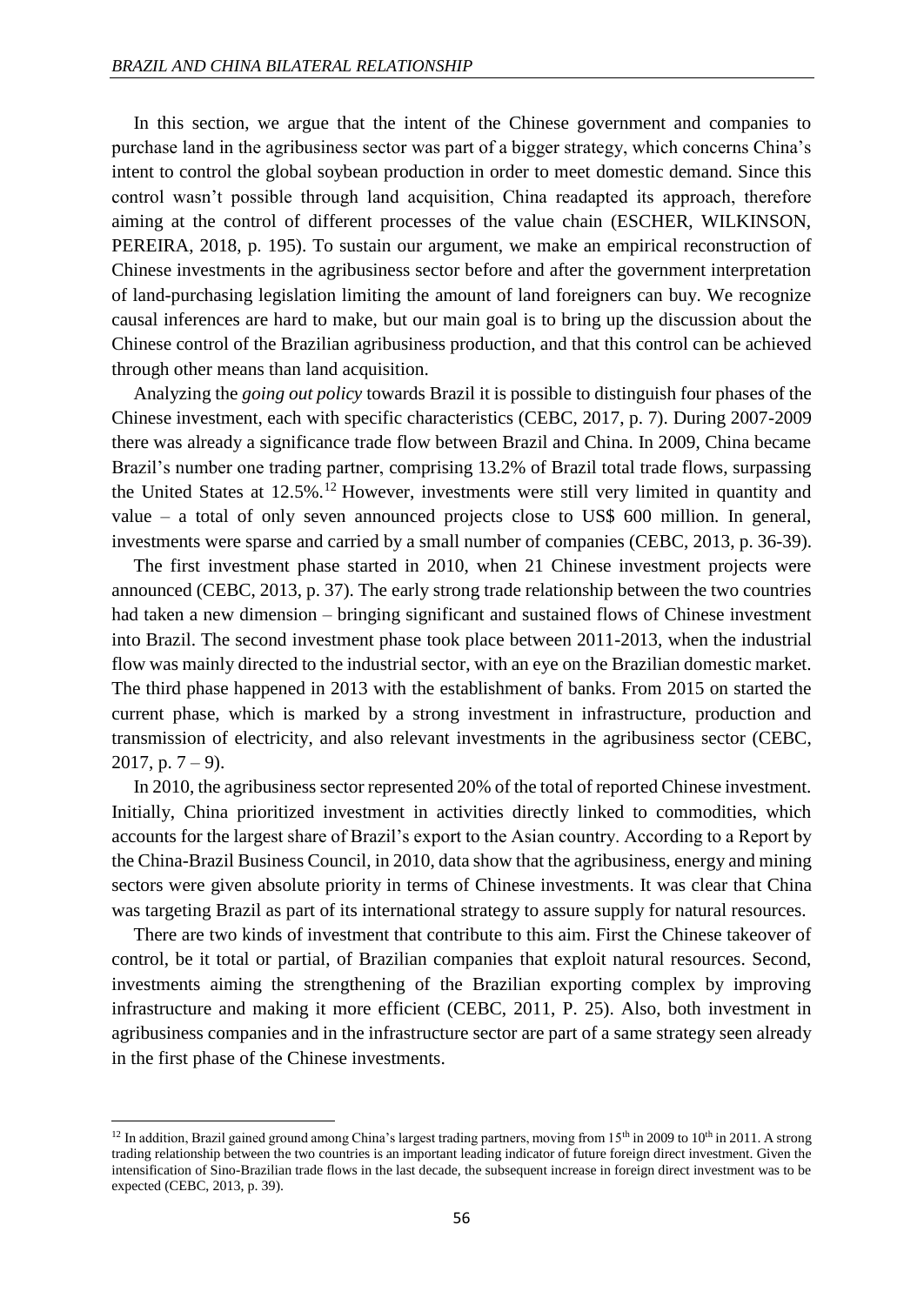In turn, the land acquisition<sup>13</sup> issue dates back to 2007, when the Pacific Century Group's, based in Hong Kong, purchased 27,397 ha as a minority shareholder with the Argentinian CalyxAgro. During 2007 and 2008, the private company Zhejiang Fudi Agriculture Co, in a partnership with the state Company Beidahuang/Heilongjiang State Farm, purchased around 600 ha in Rio Grande do Sul and 16,000 in Tocantins.<sup>14</sup> There are also reports that claim that the Group Pallas International declared to the Bahia government to be interest in 250,000 ha to be used in the soybean export. The group Pallas International had even supposedly signed a memorandum of understanding (MoU) with the Bahia state administration regarding an investment for agricultural production in 250,000 ha of land, but government officials denied having any knowledge of such negotiations and there are no records of this MoU in government archives (OLIVEIRA, 2017, p. 7).

After 2010, the CEBC Report  $(2013)^{15}$  points to a reduction in natural resource seeking investments by the Chinese government, while the overall pace of investments kept its upward trend. Investigating the reasons by interviewing Chinese executive, the land acquisition prohibition comes to the forefront:

*Through interviews with Chinese executive working in the mining, oil and gas, and agribusiness sectors, it became clear that this drop can be attributed to uncertainties regarding Brazil policies. Substantial concerns were raised regarding recent government regulation in these sectors,* [...] *such as a recent government interpretation of land-purchasing legislation limiting the amount of land foreigners can buy. These and other related policies are increasing Chinese investors' uncertainty and causing companies to hold off investment plans* (CEBC, 2013, p. 45).

In 2010, the Chongqing Grain Group (CGG) attempted to buy 200,000 ha of land in west Bahia to produce soybean, but the Brazilian government enforced land restrictions for foreign land acquisition. As a consequence, they purchased a smaller area (52,000 ha), building a soybean crushing plant and announcing the construction of a fertilizer factory in Barreiras (BA) among with railway and storage infrastructure (ESCHER, WILKINSON, PEREIRA, 2018, p.  $204$ ).<sup>16</sup>

In the aftermath of the restriction on foreign acquisition of farmland, the Company Sahne Hopeful also shifted its attention from land-based investments in Goiás to infrastructure investments in Santa Catarina. The private Sanhe Hopeful Grain and Oil Co. and the central government-owned China National Agriculture Development Group (CNADG) had been exchanging visits with Goiás state government and agribusiness officials during 2009 and 2010. Back then, the intent to purchase 2.4 millions ha and to construct a railway and transport infrastructure in Goiás – a project that would cost US\$ 7,5 billion in ten years was reported. However, CNADG abandoned negotiations after the new interpretation of Brazilian law in land acquisition by foreigners. Instead of the Goias original investment plans, Sanhe Hopeful acquired a 20% stake in the construction of a new grain terminal in Santa Catarina state (OLIVEIRA, 2017, p. 7).

In 2011, in interviews with local producers concerning the China approach, it was reported that China did not made proposals related to the purchase of land, based on the knowledge that

1

<sup>14</sup> But facing operational difficulties the companies sold most of the assets to the Universo Verde company, a subsidiary of the state Company Chongqing Grain Group (CGG) in 2011.

<sup>&</sup>lt;sup>13</sup> It is worth mentioning that land acquisition can be pursued in different ways.

<sup>&</sup>lt;sup>15</sup> In the agribusiness sector, there was two projects in 2012-2013. One related to corn processing, in Mato Grosso do Sul, and other to wood handling, in Acre (CEBC, 2014, p. 10).

<sup>&</sup>lt;sup>16</sup> Until today these have not been implemented due to social and environmental problems.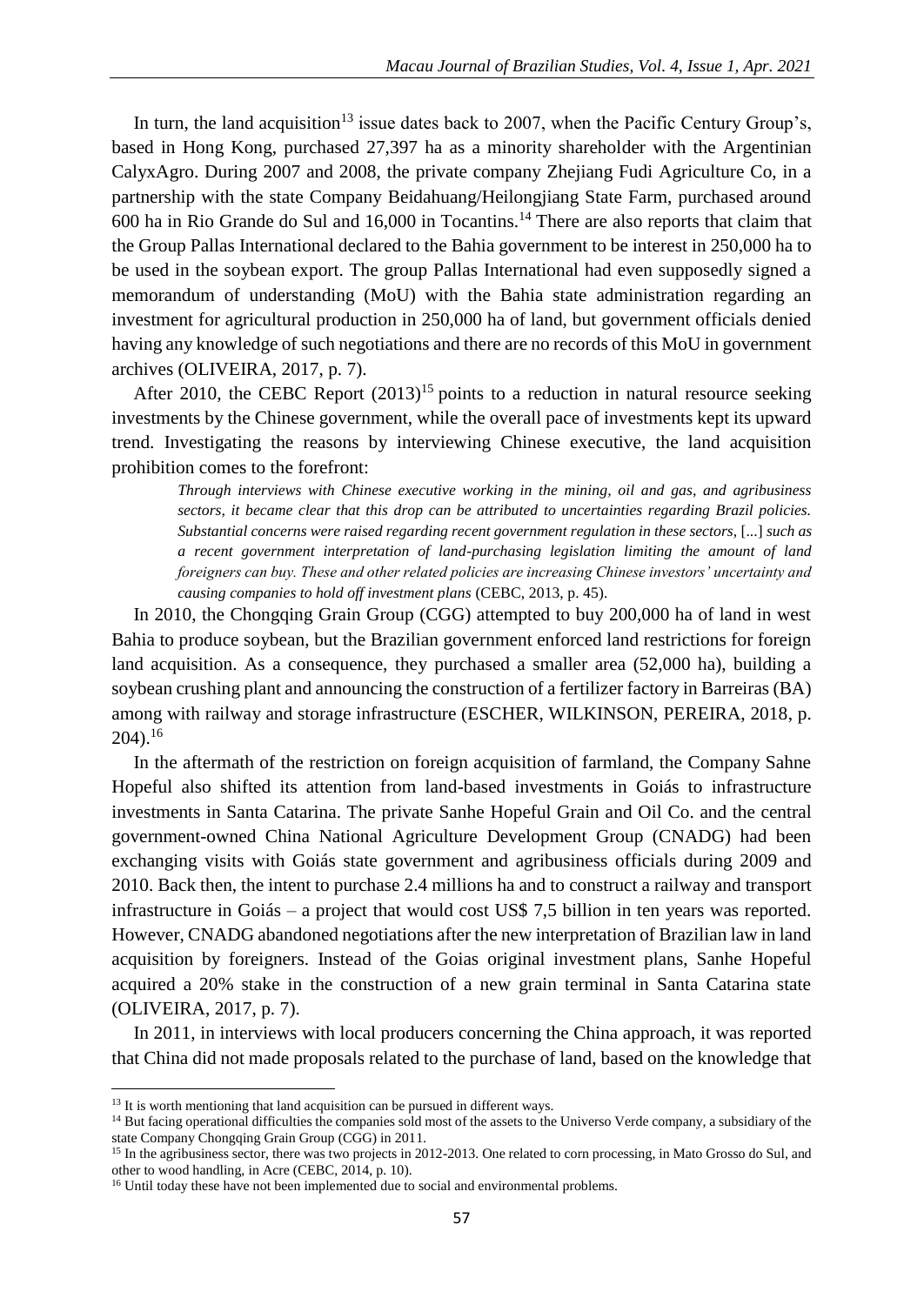this kind of transaction was no longer allowed.<sup>17</sup> The AGU Legal Opinion that resulted on the establishment of greater restrictions to foreign capital for sure limited Chinese land-based investments that were being negotiated. As attested by the Chinese executive, the restrictions led to greater hesitation and distrust between China and Brazil (Oliveira, 2017, 9. 14). Some years later, local producers suggested that Chinese companies ought to again heave for land acquisition as soon as the interpretative legal issue was resolved (ESCHER, WILKINSON, PEREIRA, 2018, p. 204). But that does not seem to have happened so far, and China have not stand still waiting for it. The Asian country found it more convenient to work around this complication by pursuing investments in other links of agroindustrial production chains.

From 2014 on series of Chinese actions towards Brazil took place. In that year, the China National Cereals, Oils and Foodstuffs Corporation (COFCO) announced the purchase of the Dutch Nidera. The investment should raise COFCO as one of the main players in the global agribusiness industry. In Brazil, Nidera is one of the main soybean and corn producers, owning terminals for grains and storages in soy producing regions, as Mato Grosso and Paraná. Also in 2014, the COFCO announced an investment in the amount of US\$ 1,5 billion in partnership with Noble Agri – a trading company in the agribusiness sector hosted in Hong Kong, with a 51% control of the shares (CEBC, 2016, p. 22).

In 2016, COFCO announced the acquisition of the remaining portion of Noble Agri. Noble Agri assets in Brazil consist of processing and storeging central units for seeds in Mato Grosso, sugar processing and ethanol producing plants and port terminals in Santos. In the same year, Hunan Dakang Pasture Farming - a branch of the Chinese holding group Shanghai Pengxin Group - acquired 57% of Fiagril's share - a trading company and grain processor (CEBC, 2017, p. 14).

The year of 2017 presented a sharp increase in the ongoing investment trend in agribusiness sector, having a total of four projects. The Chinese investment Fund Citi AgriFund – the agribusiness branch of the CITC group – in a partnership with Long High-tech Agriculture acquired for US\$ 1,1 billion the maize seed unit of the Dow Chemical in Brazil.<sup>18</sup> The Chinese Company Hunan Dakang International Food Agriculture invested US\$ 253 millions in the acquisition of a 53.99% share of the Belagrícola. At last, The Fumagalli announced a partnership with the HNA Modern Logistic and the Yangtse River Development for the construction of 30 storage terminals, the investment value accounts for R\$ 1,5 billion (CEBC, 2018, p.  $24 - 25$ ).

It is worth noticing that the last investment phase in Brazil was aligned with China's strategy worldwide. Throughout 2015, purchasing activities by Chinese companies around the world hit the highest level in history, surpassing a value of US\$ 60 billion (CEBC, 2017, p. 9). Not only investments in the agribusiness sector are a key feature of this phase, but also investments in the infrastructure sector play an important role. Related to the last one, the Chinese experience in implementing infrastructure projects and the capital availability was aligned with

<sup>17</sup> https://jornalggn.com.br/brasil/o-acordo-agricola-entre-china-e-o-estado-de-goias/.

<sup>&</sup>lt;sup>18</sup> The sell was a requirement of the Administrative Council for Economic Defense in the approve of the merge between the American company with DuPont. The transaction involves maize seed production units, research centers, gene bank and intellectual property rights.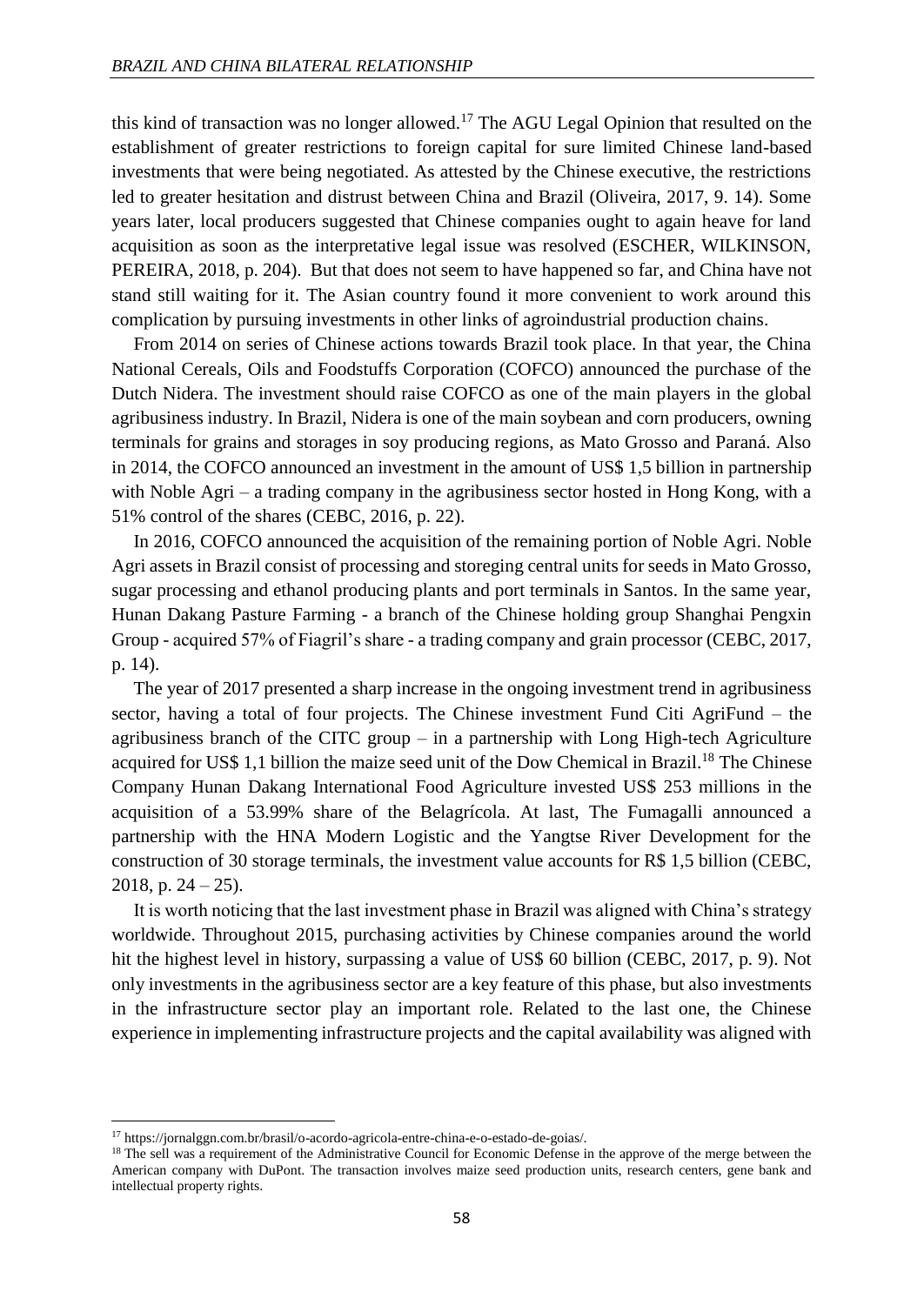the Brazilian need to overcome its bottlenecks in the agribusiness sector.<sup>19</sup> At the same time, this opened a window of opportunities for China to expand its interests in the region, such as the outflow of raw materials as soy and minerals.

From 2016 on, such trends within this new phase were confirmed and further developed. In 2017 the agribusiness, livestock and related services accounted for the second biggest share – 15% – of announced projects. The storage and transport segment came after with 10% (CEBC, 2018, p. 16).

As previously mentioned, companies' acquisition operations in the agribusiness sector and direct investment in infrastructure can been seen as part of a single strategy to assume control of the soybean production. Escher, Wilkinson and Pereira list different strategies to control the raw material supply: land acquisition, productive and technological capabilities, infrastructure in logistic, transport and storage areas (ESCHER; WILKINSON; PEREIRA, 2018, p. 191).

According to interviews from the CEBC Report in 2018 (p. 216), the COFCO strategy consists in acquiring control both upstream and downstream in the corn and soybean value chain through two operational branches. Seeds, technological development and agricultural inputs distribution on one hand, and origination, crushing and foreign trade on the other. In the seed branch, the Company operates in partnership with  $Dow<sup>20</sup>$  and Syngenta<sup>21</sup> – apart from Nidera products; in the trading branch operates in an open market with China. Finally, the COFCO is also disputing the storage structures – normally controlled by global traders due to its verticalization strategy –, having already announced two storages acquisitions in Mato Grosso.

In addition to COFCO, Hunan Dakang Pasture and Farming, an agricultural subsidiary of the Shanghai Pengxin Group Corporation, is another Chinese company that entered the Brazilian grain market, albeit with smaller investments. Pengxin is a private conglomerate with more than 40 subsidiaries, full or partially held throughout the world, and a diversified business portfolio, including real estate, urban infrastructure construction, and high technology investments. In 2016, it announced interest in acquiring a US \$ 3 billion stake in Banco Indusval & Partners SA in Brazil (CEBC, 2016).

Hunan Dakang acquired two companies in the agribusiness sector in Brazil. First, Fiagril Ltda, headquartered in Mato Grosso, which is responsible for the resale of inputs (seeds, pesticides, fertilizers), technical assistance, grain origination and trading. In 2017, Hunan Dakang also acquired 54% of the company Belagrícola, headquartered in Paraná. The two companies have origins in family businesses, operate throughout the grain chain and have headquarters in the main producers states of soy and corn (Mato Grosso and Paraná), revealing the strategy to control the entire value chain, from origination to export (CEBC, 2017)

### **V. Conclusion**

**.** 

In conclusion, it can be said that the new interpretation on the law regarding foreign acquisition of farmland impacted Chinese strategies in Brazil, since the direction of China's agroindustrial

<sup>&</sup>lt;sup>19</sup> The sector presents shortcomings that limit its competitiveness: the bulk storage capacity is insufficient for the grain production, what makes it harder for the producers to maximize marketplace opportunities (ESCHER, WILKINSON, PEREIRA, 2018, p. 215).

<sup>20</sup> Dow's corn division was acquired by CITIC.

<sup>21</sup> Acquired by ChemChina.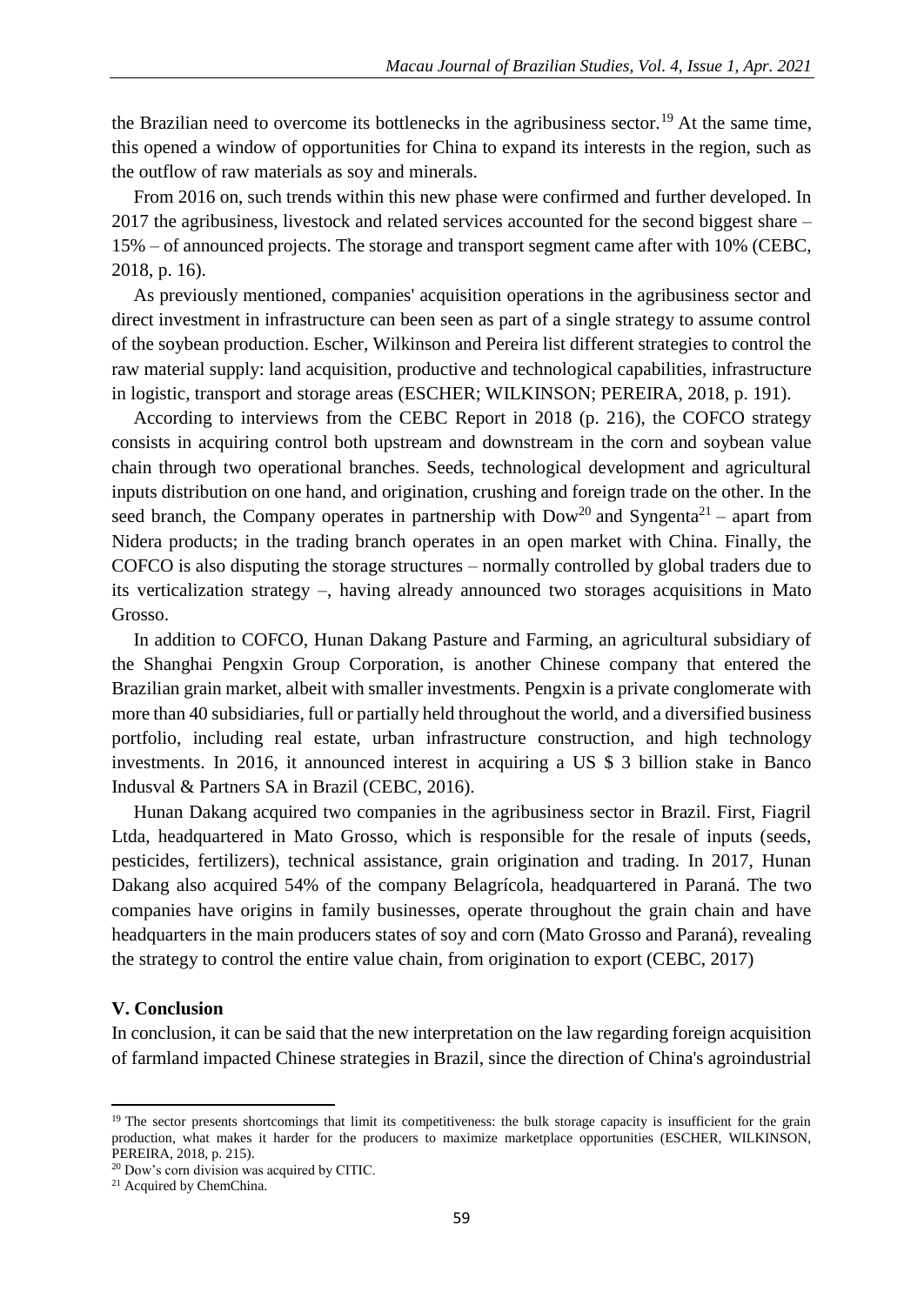capital changed within the Brazilian market. Nonetheless, attention must be drawn to the fact that the Chinese strategy, that is, M&As and investments in other links of agroindustrial production chains, which is actually consistent with that of the hegemonic oligopolies from the Global North.

With all that said, regarding the Brazil China bilateral relationship, what can the soy trade teach us? The lesson argued in this paper is that it is necessary to look beyond particular local issues - in this case the change of interpretation of a law regarding land acquisition by foreign capital - and consider the big picture of Chinese strategies - in this case its control of the whole value chain proposed by the *going out* policy - in order to come to conclusions able to better understand the exchanges lived by those two countries.

### **References**

- Agronews. Soja/Abiove: retenção de crédito tributário prejudica esmagadora, que antecipam paradas. São Paulo, 18 ag. 2016. Available at http://www.abiove.org.br/site/\_FILES/Portugues/19082016-084310- 18\_08\_2016\_broadcast\_agro.pdf.
- Bonato, G. "New titans on the block: ABCDs lose top Brazil grains spot to Asian rivals. Reuters." Available at: http://www.reuters.com/article/us-brazil-grainsidUSKCN0WP19V. Accessed 20/07/2017.

Centro Brasileiro de Relações Internacionais (CEBRI). "O Agronegócio Brasileiro no Mundo" Breaking News, n. 27. Rio de Janeiro: CEBRI, 2019.

- Clapp, J. "Bigger is not always better: drives and implications of the recent agribusiness megamergers." Critical Agrarian Studies Colloquium (Working Paper n. 2), 2017.
- Conselho Empresarial Brasil China (CEBC). "Carta Brasil- China Especial Agronegócio" (Ed. 17). Rio de Janeiro: CEBC, 2017
	- \_\_\_\_\_\_\_\_\_\_. "Investimentos Chineses no Brasil (2014-2015)." Rio de Janeiro: CEBC, 2016.
- $\ldots$  "Chinese investments in Brazil from 2007 2012: a review of recent trends" jun. 2013. Available at: https://bit.ly/2Nu52TO.
- "Chinese investments in Brazil: 2016." May 2017. Available at: https://bit.ly/2tCWQYf.

\_\_\_\_\_\_\_\_\_\_. "Chinese Investments in Brazil: a new phase in the China-Brazil relationship." May 2011. Available at: https://bit.ly/2XrHu6s.

\_\_\_\_\_\_\_\_\_\_. "Boletim de Investimentos Chineses no Brasil: 2012-2013." March 2014. Available at: https://bit.ly/2GUhRXh .

- \_\_\_\_\_\_\_\_\_\_. "Investimentos chineses no Brasil: 2017." Available at: https://bit.ly/2C5TGkT. \_\_\_\_\_\_\_\_\_\_. "Investimentos chineses no Brasil: 2014-2015." Nov. 2016. Available at:
- https://bit.ly/2H4tqdG .
- Colwell, B.D. "A giant sized history of soybeans (Vol.8) The complete history." Available at: https://briandcolwell.com/2017/04/a-giant-sized-history-of-soybeans/.html. Accessed 20/06/2021.
- de Castro, Luís Felipe Perdigão and Sauer Sérgio. "Marcos legais e a liberação para o investimento estrangeiro em terras no Brasil." In: Maluf Renato S. & Flexor Georges (Orgs.). Questões agrárias, agrícolas e rurais. Conjunturas e políticas públicas. Rio de Janeiro: E-papers, 2017,pp. 12-19.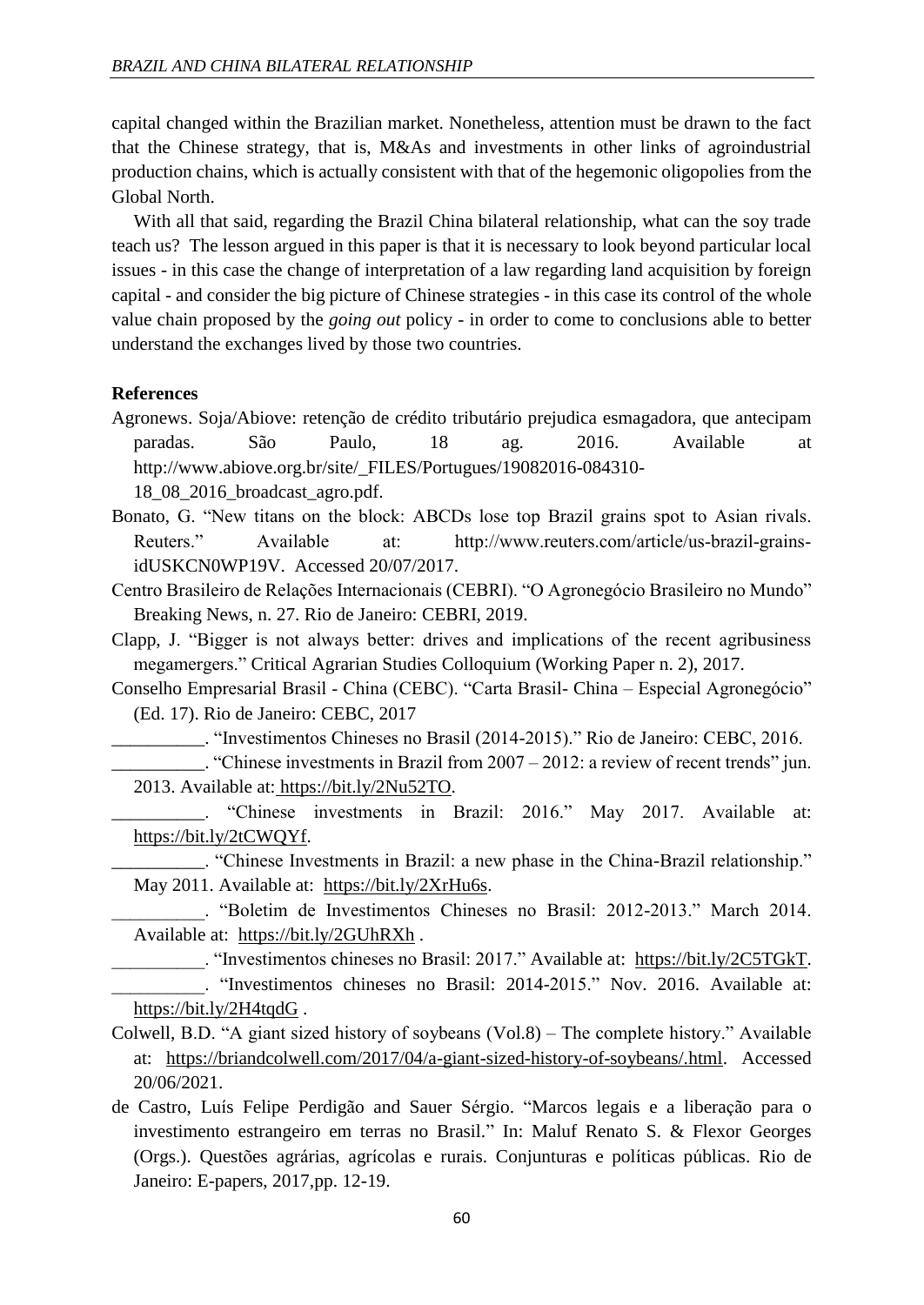Escher, F.; Wilkinson J. & Pereira, PRF. "Causas e Implicações dos Investimentos Chineses no Agronegócio Brasileiro". In: Alexandre Gusmão Foundation (Funag) and Anna Jaguaribe. Direction of Chinese Global Investments: Implications for Brazil. 2018, pp. 289- 336.

\_\_\_\_\_\_\_\_\_\_.; Schneider S. and Ye J. "Bilateral relations and development trajectories of Brazil and China: BRICS' agrarian issues at the centre of the contemporary 'double movement'." BICAS Working Paper (n.7), 2015.

- Grain. "Acaparamientos de tierra" Jan. 2012. Available at: https://bit.ly/2EfydWq.
- Hage, F.A.S.; Peixoto M.; Vieira Filho J.E.R. "Aquisição de Terras por Estrangeiros no Brasil: uma avaliação jurídica e Econômica." (Texto para Discussão, n. 145). Instituto de Pesquisa Econômica Aplicada - IPEA: Rio de Janeiro, 2012.
- Hirakuri, M.H. & Lazzarotto J.J. "O agronegócio da soja nos contextos mundial e brasileiro." Londrina: Embrapa Soja, 2014.
- Lemos, M.L.F.; Guimarães D.D.; Maia G.B.S.& Amaral G.F. "Agregação de valor na cadeia da soja." Agroindústria. BNDES Setorial 46, 2017, pp. 167-217.
- Nakatani, P. et al. "The China International Expansion Through Acquisition of Lands in Brazil and in the World." Textos & Contextos, Porto Alegre 13(1), 2014, pp. 58-73.
- Nassif, L. "O acordo agrícola entre a China e o Estado de Goiás." GGN, June 2011. Available at: https://bit.ly/2BYnvTQ.

Oliveira, A.U. "A questão da Aquisição de Terras por Estrangeiros no Brasil – um retorno aos dossiês." Agrária, São Paulo 12, 2010, pp. 3-113.

Oliveira, G.L.T. "Chinese land grabs in Brazil? Sinophobia and foreign investments in Brazilian soybean agribusiness." Globalizations 15(1), 2017.

\_\_\_\_\_\_\_\_\_\_. and Schneider, M. 2016. "The politics of flexing soybeans: China, Brazil and global agroindustrial restructuring." Journal of Peasant Studies 43(1), 2016, pp. 167-194.

\_\_\_\_\_\_\_\_\_\_. "Chinese and Other Foreign Investments in the Brazilian Soybean Complex." BRICS Initiative for Critical Agrarian Studies. BICAS Working Paper Series n. 9, 2015.

- Pereira, L.I. "O Jeitinho Estrangeiro: as estratégias do capital internacional para o controle do território no Brasil." Revista Pegada 19(1), 2018, pp. 162-181.
- The World Bank. "Urban population (% of total). United Nations Population Division, World Urbanization Prospects, 2018 Revision." Available at: https://bit.ly/2eYPeIL. Accessed 20/06/2021.
- Wilkinson, J. "Globalization of agribusiness and developing world food systems." Monthly Review, 61(4), 2009.
	- \_\_\_\_\_\_\_\_\_\_\_.; WEZ V.J. and LOPANE A. "Brazil, the Southern cone, and China: the agribusiness connection." BICAS Working Paper (n.16). 2015.

# **Legislation**

BRASIL. Advocacia-Geral da União. Parecer n. GQ-181. Brasília: AGU, 1998.

- \_\_\_\_\_\_\_\_\_\_. Parecer n. GQ-22. Brasília: AGU, 1994.
	- $\Box$ . Parecer n. LA 01. Brasília: AGU, 2010.
- BRASIL. Presidência da República. Constituição da República Federativa do Brasil. Brasília, 1988.